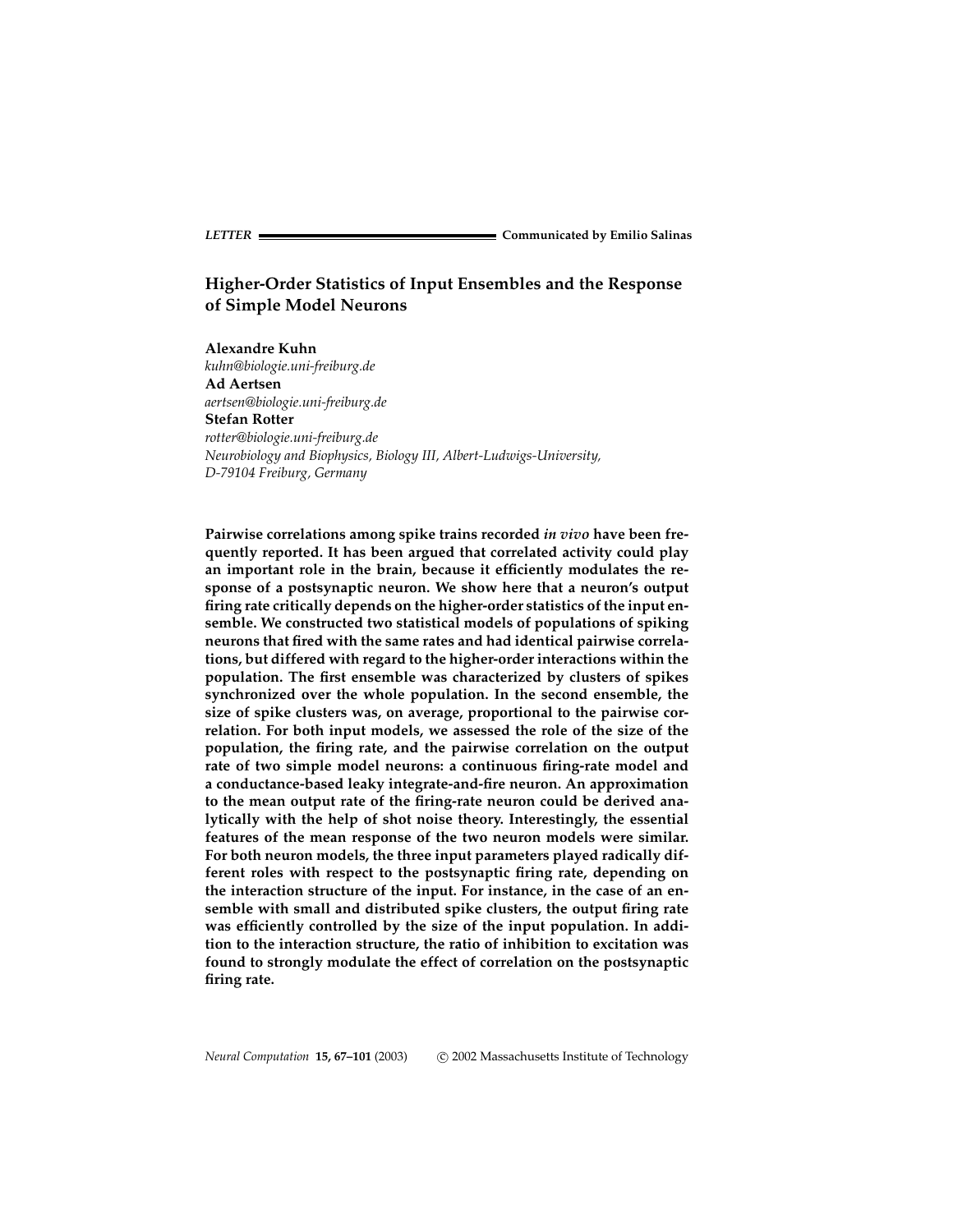## **1 Introduction**

The brain consists of a huge number of neurons that are heavily interconnected. These cells interact by producing rapid depolarizations of their membrane, the action potentials (spikes) that are propagated along the axon and excite or inhibit postsynaptic neurons by inducing postsynaptic potentials (PSPs). The integration of PSPs can bring the postsynaptic neurons, in turn, to fire a spike.

Such interactions within the neuronal network lead to temporal correlations between spike trains of different neurons. Pairwise correlations of spike trains are routinely observed in virtually all regions of the brain. They have been related to the representation of sensory information (DeCharms & Merzenich, 1996) and motor behavior (Baker, Spinks, Jackson, & Lemon, 2001), but also to more abstract processing levels (Steinmetz et al., 2000; Salinas & Sejnowski, 2001). The effect of correlated synaptic input on the neuronal response has been investigated in several recent theoretical and numerical studies (Feng & Brown, 2000; Salinas & Sejnowski, 2000; Svirskis & Rinzel, 2000; Feng & Zhang, 2001; Stroeve & Gielen, 2001). They showed that temporal correlation can have a tremendous effect on the rate and variability of the output of model neurons.

Pairwise correlations are generally used to characterize the statistical dependence of parallel spike trains. However, as pointed out, for example, by Bohte, Spekreijse, and Roelfsema (2000), an ensemble of spike trains is not completely described by pairwise interactions. Thus, the effect of pairwise correlation cannot be studied without also taking into account correlations among three or more spike trains (i.e., higher-order interactions). This point is illustrated by the following example. Under the general assumption that only the timing of presynaptic spikes and not their form is important, we can model series of incoming spikes as point processes (Tuckwell, 1988; Cox & Isham, 1980). A presynaptic ensemble of *N* spike trains can then be thought of as *N* parallel point processes. We define an interaction as the occurrence of simultaneous spikes in different spike trains. The interactions can be classified as second, third,..., *N*th-order, corresponding to clusters of 2, 3,..., *N* simultaneous spikes. For simplicity, we assume that the ensemble is homogeneous, that is, the firing rates of all spike trains are identical and, similarly, the rates of second, third,..., *N*th-order interactions are identical for any subset of 2, 3,..., *N* spike trains picked from the ensemble. We now consider a homogeneous ensemble of *N* parallel spike trains where all spikes are associated with pairwise (second-order) interactions: there are no interactions of order 3 or higher, nor are there isolated spikes, that is, spikes in one spike train without a counterpart in another one. If  $\kappa$  is the rate of each second-order interaction, the discharge rate *r* of an individual spike train is  $r = (N - 1)\kappa$ . The correlation coefficient between two point processes in a homogeneous system is the rate of interactions with simultaneous spikes on both processes, divided by the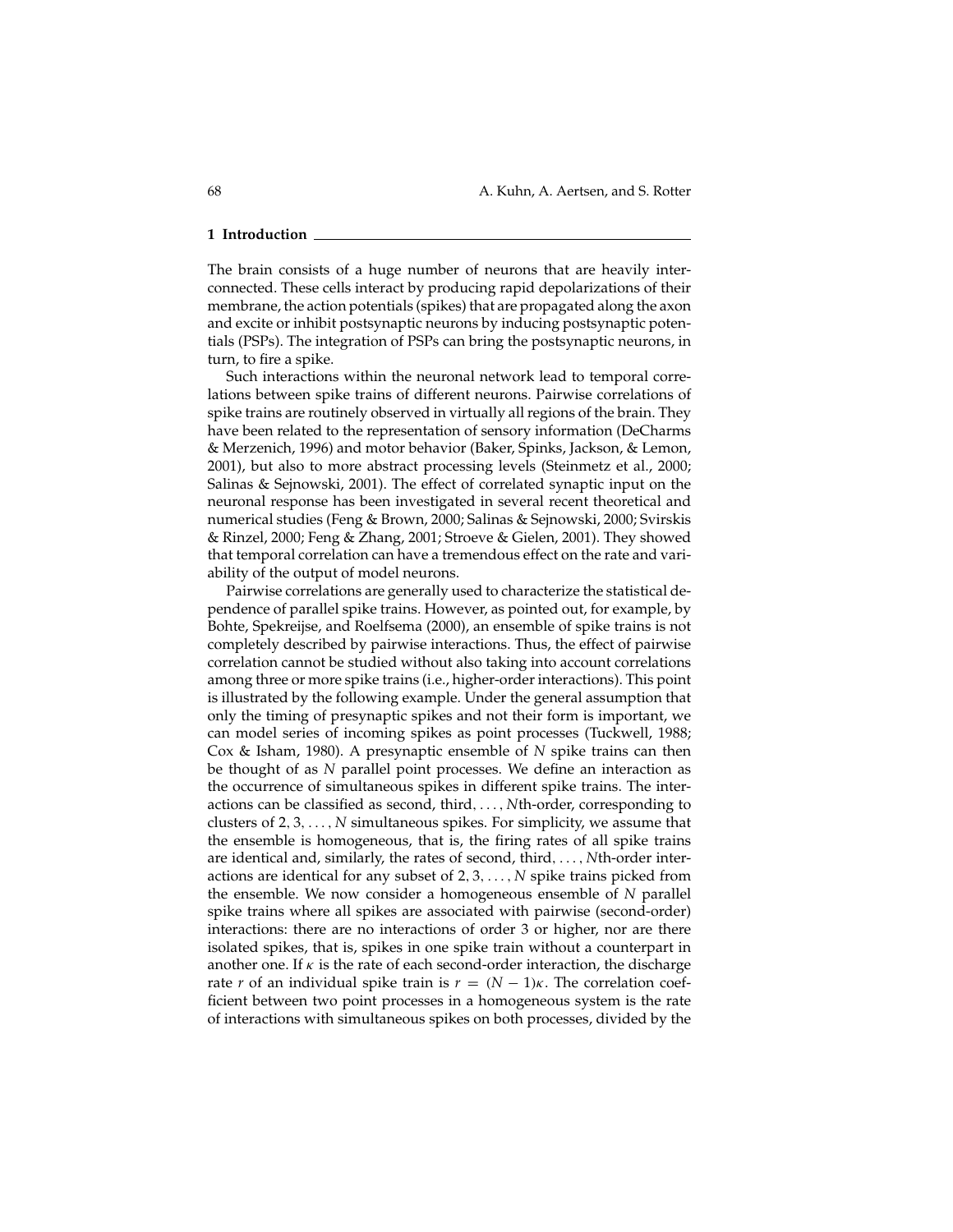discharge rate of an individual process (see appendix A). Thus, in the case of an ensemble with only second-order interactions, the correlation coefficient is *c* = 1/(*N*−1). It is approximately inversely proportional to the number of presynaptic inputs. For  $N = 100$  correlated spike trains, the correlation coefficient will be about 10<sup>−</sup>2. Stronger pairwise correlations can be obtained only by introducing higher-order interactions. A single third-order interaction (or triplet), for instance, contributes to the pairwise correlations in three pairs of spike trains, while introducing only one spike per process. The same second-order interaction is obtained by having one pair of spikes in each of the three pairs of spike trains. This results in two spikes in each single process, that is, twice as many as in the triplet case, which results in a halved correlation coefficient.

In a homogeneous high-dimensional system, certain combinations of rates and pairwise correlations thus imply the existence of higher-order interactions. Biological neural networks are typically not homogeneous (in the sense defined above), but very little is known about their actual interaction structure. The assessment of the statistical significance of simultaneous events across more than two neurons is a nontrivial problem. Different statistical methods have been proposed (Martignon, von Hasseln, Grün, Aertsen, & Palm, 1995; Martignon et al., 2000; Gütig, Aertsen, & Rotter, 2002).

Here, we report on a study of the effects of higher-order interactions on the response of model neurons. Specifically, we constructed two different spike train ensembles and compared their effects on the response of a firingrate (FR) neuron model and a conductance-based leaky integrate-and-fire (IF) model. For both neuron models, we assessed the effects of the pairwise correlation in the input on the output firing rate of the neuron. Analytical results were derived for the FR neuron. Preliminary results have been presented elsewhere (Kuhn, Rotter, & Aertsen, 2002).

# **2 Two Models for Correlated Neuronal Populations**

The realization *x*(*t*) of a stochastic point process consists of a sequence of points in time  $\dots$ ,  $t_k$ ,  $t_{k+1}$ ,  $\dots$  that can be represented by a pulse train,

$$
x(t) = \sum_{k} \delta(t - t_k),
$$

where  $\delta(t)$  is the Dirac delta function. To reduce the number of parameters defining the input ensemble, we model spike trains as parallel Poisson point processes with homogeneous interaction structures. Moreover, we restrict our treatment to instantaneous statistical dependence, that is, the interaction among spike trains originates from simultaneous spikes only.

**2.1 Single Interaction Process Model.** The single interaction process (SIP) model was motivated by results of Deppisch et al. (1993) and Bohte et al. (2000). They simulated a network of integrate-and-fire neurons and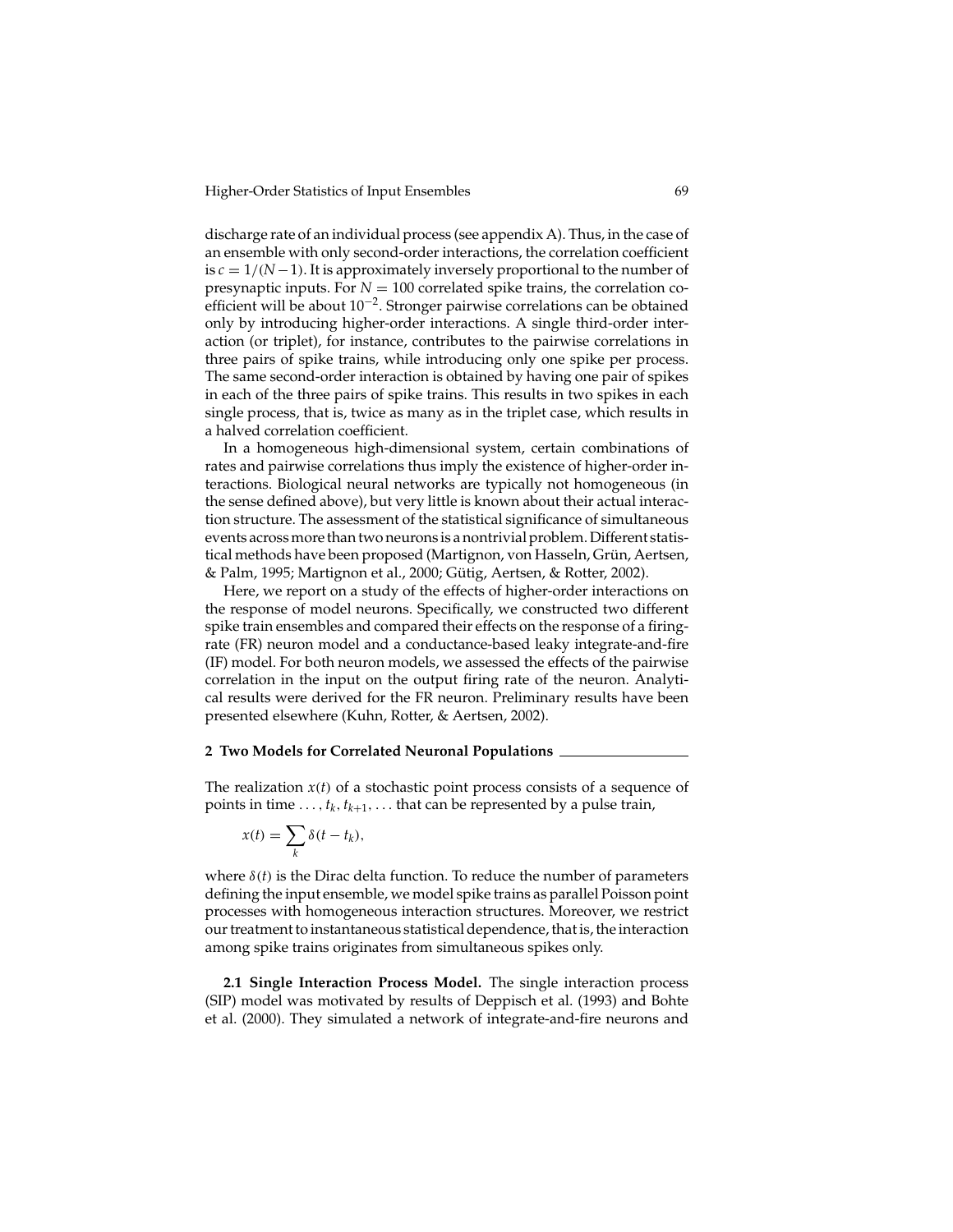observed that it could show periods of random looking, unsynchronized neuronal activities, but also population bursts, with almost all neurons firing synchronously. The SIP model is defined as follows. First, a single realization  $w<sub>u</sub>(t)$  of a Poisson process with stationary rate  $\alpha$  is generated. Each process  $x_i(t)$  in a set of *N* spike trains is then defined by

$$
x_i(t) = w_u(t) + w_i(t)
$$
  $(i = 1, 2, ..., N),$ 

where  $w_i(t)$  is an independent realization of a Poisson process with rate  $β$ . The superposition of independent Poisson processes is again a Poisson process with a rate equal to the sum of the individual rates (see Cox & Isham, 1980). Thus, the rate of  $x_i(t)$  is

$$
r=\alpha+\beta.
$$

Figure 1A shows the realization  $w_u(t)$  (top) that is copied into each individual spike train *xi*(*t*) (bottom), introducing a statistical dependence between them. We characterized the statistical dependence between two spike trains by the count correlation coefficient,

 $c = \alpha/(\alpha + \beta)$ .

Note that the ensemble model is completely constrained by the rate *r* and the pairwise count correlation coefficient *c*. The relations  $\alpha = rc$  and  $\beta = r(1 - c)$ are used for the numerical simulation of a set of spike trains with given rate and given pairwise correlation. In the literature, the pairwise dependence is frequently expressed by the cross-correlation. The cross-correlation function  $R(\Delta t)$  of two spike trains  $x_i(t)$  and  $x_j(t)$  is

$$
R(\Delta t) = \alpha \delta(\Delta t) + (\alpha + \beta)^2.
$$

A derivation of the cross-correlation function and the count correlation coefficient is presented in appendix A.

When using the SIP model as input to a point neuron, all individual spike trains  $x_i(t)$  are summed up. The compound process can, in turn, be decomposed into two independent processes: a Poisson process with rate  $\alpha$ , in which each point accounts for *N* simultaneous spikes, and a Poisson process of rate *N*β, resulting from the sum of all independent realizations *wi*(*t*). The dependence between spike trains in the SIP model is thus described by a single interaction process (of order *N*). We can write

$$
\sum_{i} x_i(t) = \sum_{i} [w_u(t) + w_i(t)] = Nw_u(t) + \sum_{i} w_i(t).
$$

The decomposition into two independent processes greatly facilitates the analysis of the neuronal response. This model of correlated spike trains also appears in Feng and Brown (2000) and Stroeve and Gielen (2001).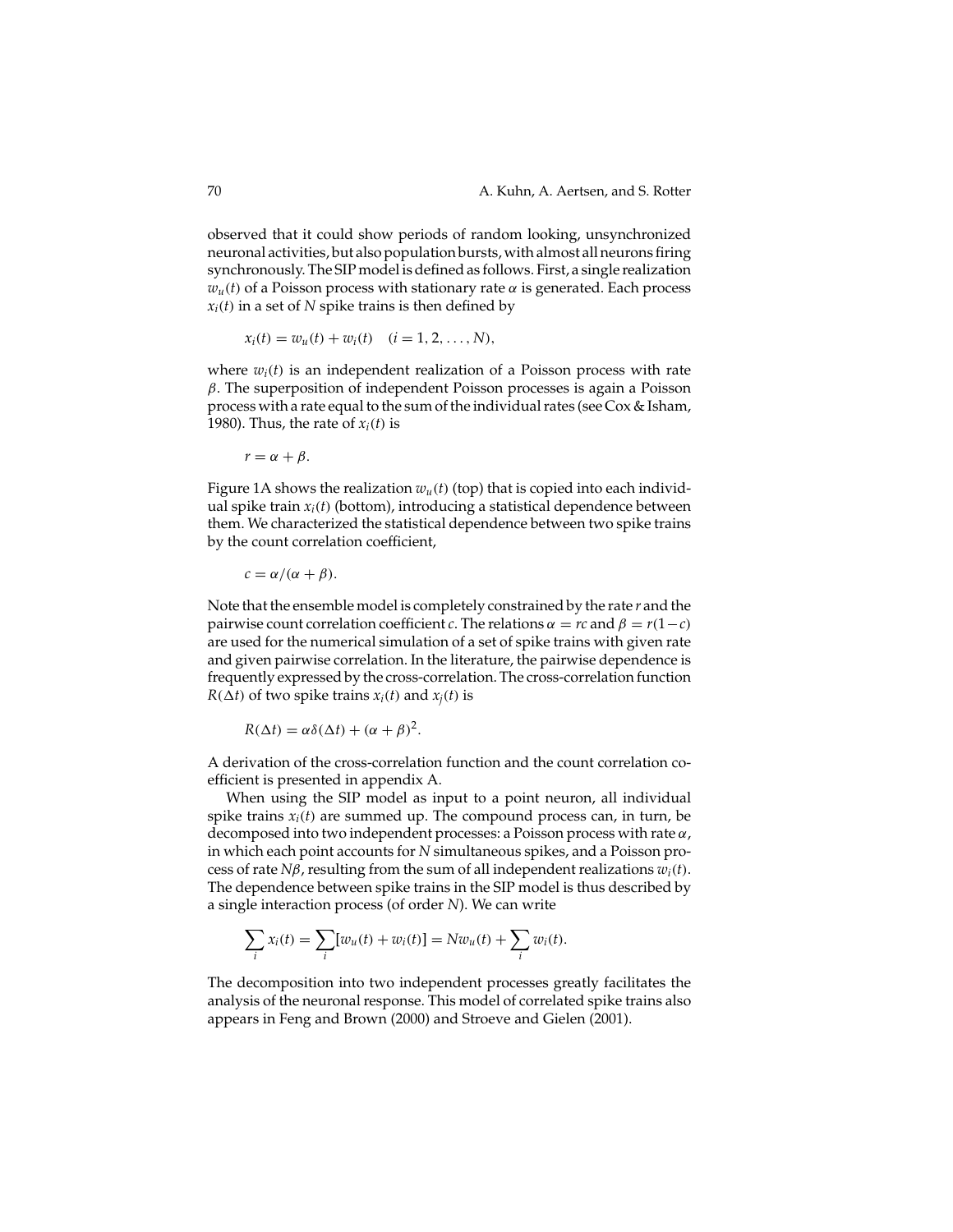

Figure 1: Two models of spike train ensembles with identical rates and pairwise correlations but different higher-order statistics. (A) The single interaction process (SIP) model. Each spike train  $x_i(t)$  of the ensemble is composed of a fixed realization  $w_u(t)$  of a Poisson process with rate  $\alpha$  and an independent realization of a Poisson process with rate  $\beta$ . (B) The multiple interaction process (MIP) model. Each spike train  $x_i(t)$  is realized by randomly deleting spikes from a fixed realization  $w_g(t)$ . The generating process is a realization of a Poisson process with rate  $\gamma$ . (C) Fifty spike trains with a rate of 20 spikes per second and pairwise correlation coefficient 0.1, generated according to the SIP model. Their summed activity is shown below (bin size 5 ms). (D) Fifty spike trains with the same rate and pairwise correlation as in *A*, but generated according to the MIP model.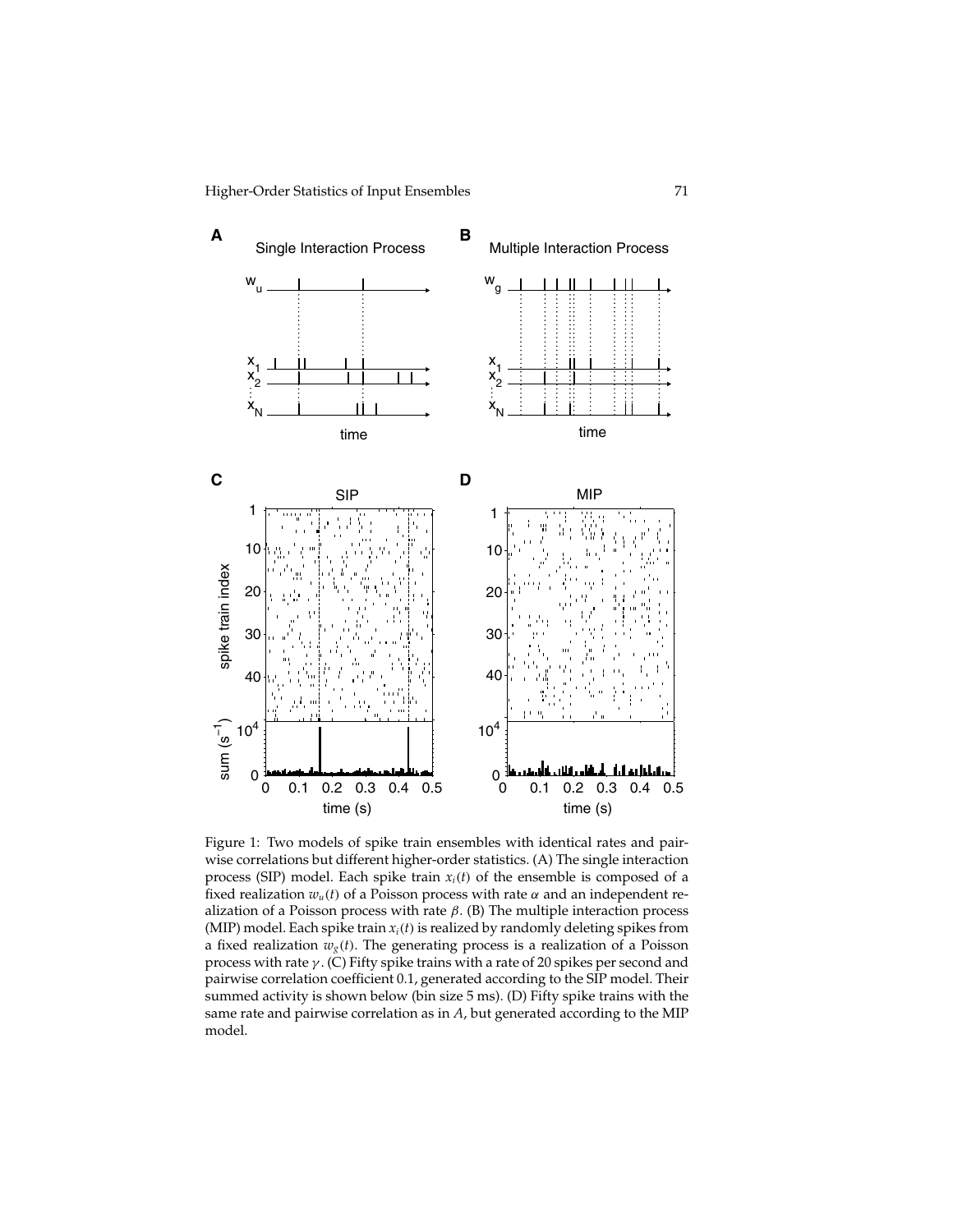**2.2 Multiple Interaction Process Model.** In the second model of a spiking population, the interaction structure is composed of spike clusters involving only subsets of the spike trains. The multiple interaction process (MIP) model is constructed as follows. Each individual spike train is a thinned version (Cox & Isham, 1980) of one and the same realization  $w_g(t)$ of a Poisson process. Individual spike trains  $x_i(t)$  are thus produced by random deletions of pulses in  $w_g(t)$ . The deletions are independent. The thinning process is repeated for all spike trains in the ensemble. If the rate of  $w_g(t)$  is  $\gamma$  and the probability of deletion is  $(1 - \epsilon)$ , then the rate of each individual spike train is

 $r = \gamma \epsilon$ .

Figure 1B shows the generating process  $w_{\varphi}(t)$  (top) and the resulting correlated spike trains  $x_1(t), \ldots, x_N(t)$  (bottom). Note that the pulses in each individual spike train are Poisson (Snyder & Miller, 1991). The count correlation coefficient is

 $c = \epsilon$ .

Again, the rate *r* and correlation coefficient *c* together completely constrain the model, and the relations  $\epsilon = c$  and  $\gamma = r/c$  are used for the numerical simulation of the ensemble of spike trains. The cross-correlation function of any two spike trains  $x_i(t)$  and  $x_j(t)$  is

$$
R(\Delta t) = \gamma \epsilon^2 \delta(\Delta t) + (\gamma \epsilon)^2.
$$

The derivation of the cross-correlation function and the count correlation coefficient is again given in appendix A.

The sum of the *N* individual spike trains results in a pulse train similar to the generating realization  $w_g(t)$ , but with each pulse scaled differently. The scalar amplitude *n* represents the number of (synchronous) spikes at this point in time. As the deletion of a certain pulse in  $w_g(t)$  occurs with a fixed probability and is independent for each of the *N* individual spike trains, the number *n* follows a binomial distribution:

$$
n \sim B(n; \epsilon, N) = {N \choose n} \epsilon^{n} (1 - \epsilon)^{N-n}.
$$

The scalar *n* is independent for each point in the compound process. The sum process can thus be decomposed into *N* + 1 independent Poisson processes (Snyder & Miller, 1991), each process containing only points with identical multiplicity. Such a process is called an interaction process of order *n*, with  $n \in \{0, 1, \ldots, N\}$ . Evidently, the rate of the interaction process of order *n* is  $\gamma B(n; \epsilon, N)$ .

Figures 1C and 1D show realizations of an ensemble of 50 spike trains, generated according to the SIP and the MIP model, respectively. In both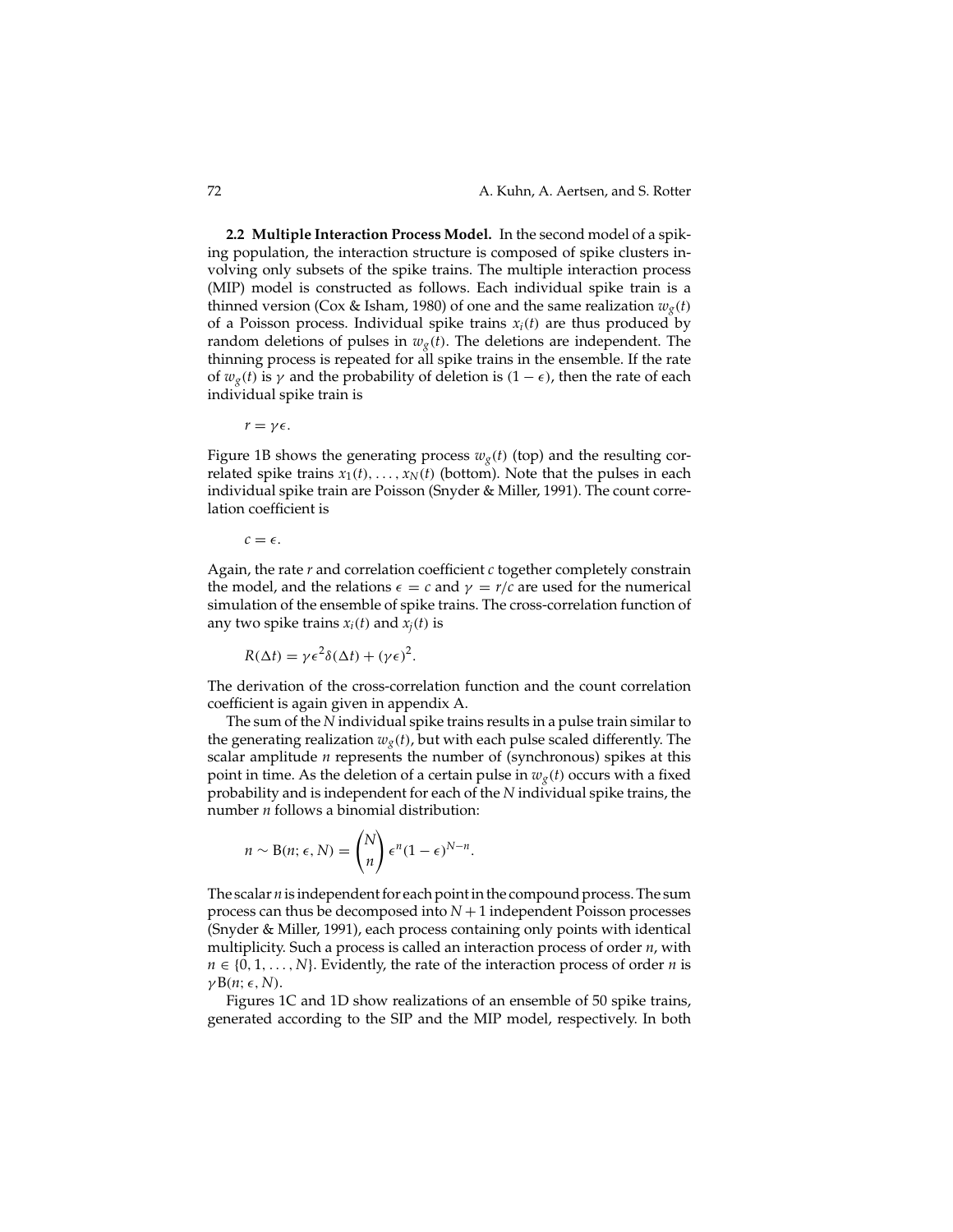cases, the individual input rate *r* and the count correlation coefficient *c* were identical ( $r = 20$  spikes per second,  $c = 0.1$ ). The compound activity of all spike trains is shown below the spike rasters. Although any single spike train, as well as any pair of spike trains picked from the two ensembles, would be statistically indistinguishable, the population activity is clearly different for both models.

# **3 Results**

The effects of both ensemble models were tested on two neuron models. To reduce the complexity of the input, we first focused on a simplified setting. We assume the input population to be composed of two subpopulations, one excitatory and one inhibitory, with the same size and rate of the excitatory and the inhibitory populations. The excitatory presynaptic spike trains were correlated, generated according to the SIP or the MIP model, whereas the inhibitory presynaptic spike trains were modeled as independent Poisson processes. We assessed the influence of the input parameters, and in particular of the excitatory pairwise correlation, on the mean output rate of two types of model neurons: the FR neuron and the conductance-based leaky IF neuron. The output of the FR neuron is represented by a continuous function of time, the instantaneous firing rate of the neuron, and could be treated analytically. The response of the IF neuron was studied by means of numerical simulations. In addition, the latter model was studied for inputs with different proportions of excitation and inhibition.

**3.1 Response of the Firing Rate Neuron.** The continuous FR neuron is widely used in neural network studies. Its membrane potential *U*(*t*) is described by

$$
C\frac{d}{dt}U(t) = -\frac{1}{R}U(t) + I(t),
$$
\n(3.1)

with *C* the membrane capacitance, *R* the membrane resistance, and *I*(*t*) the input current. The membrane potential  $U(t)$  is a low-pass version of the input current  $I(t)$ . The output firing rate  $r<sub>o</sub>(t)$  of the neuron is given by the activation function, which is assumed to be an instantaneous function of the potential. Here, we used the Heaviside step function  $H(x)$ ,

$$
H(x) = \begin{cases} 0 & \text{for } x < 0 \\ 1 & \text{for } x \ge 0. \end{cases} \tag{3.2}
$$

In this case, the output rate of the neuron is expressed by

$$
r_o(t) = KH(U(t) - \theta),\tag{3.3}
$$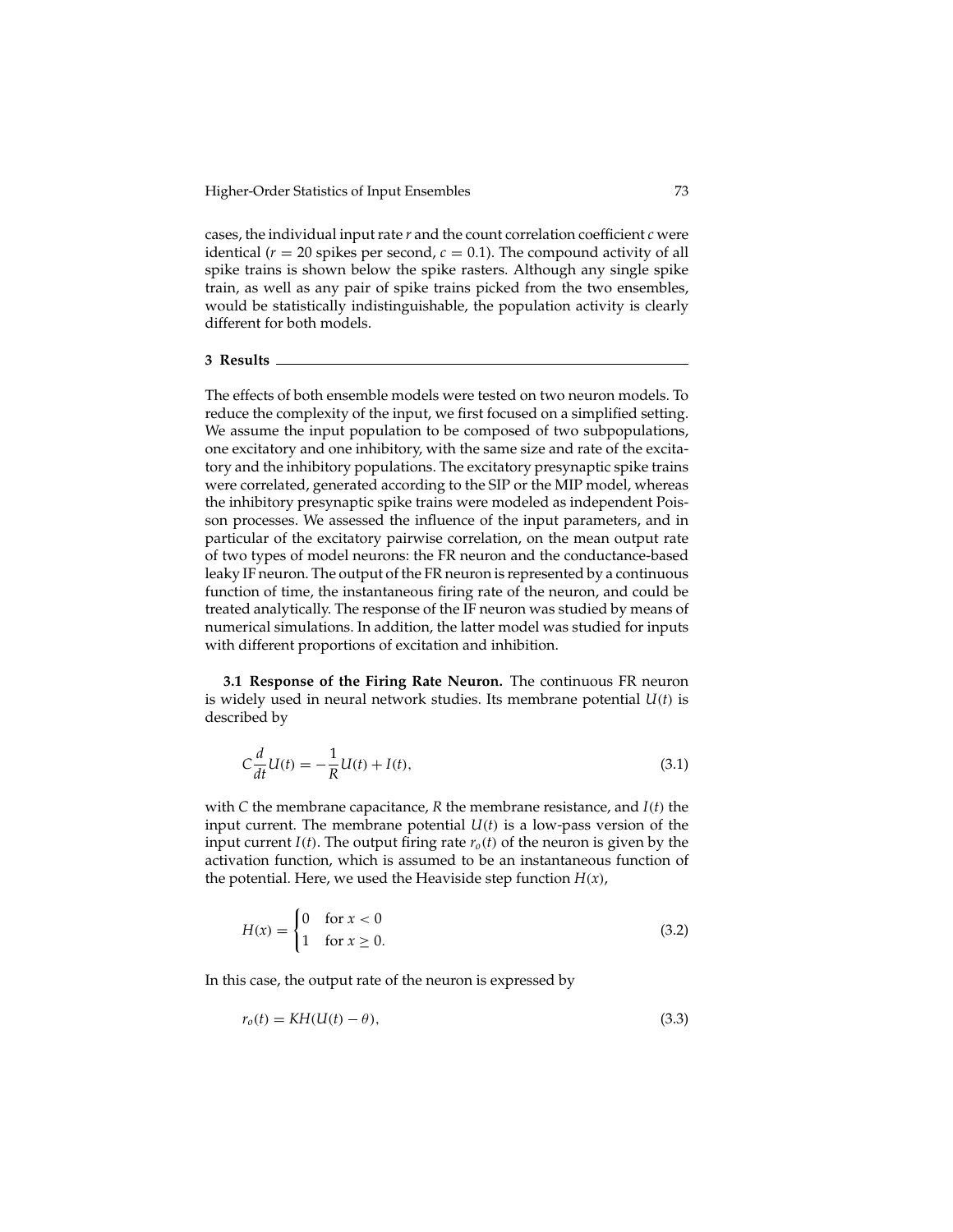where  $\theta$  represents the threshold and  $K$  is a constant with dimension spike per second. Alternatively, a sigmoidal function is often used as activation function. In our case, however, we used the step function because it greatly facilitates the analysis of the neuronal response. Since we are interested only in the qualitative behavior of the output rate, the constant *K* will not be considered any further, and  $r<sub>o</sub>(t)$  will be dimensionless.

An example of the response of the membrane potential *U*(*t*) to the input described above is shown in Figure 2. Synapses were modeled by current pulses. The PSPs were thus represented by an instantaneous jump of potential (positive or negative, according to the excitatory or inhibitory nature of the synapse), followed by an exponential decay toward rest, with time constant  $\tau = RC = 10$  ms. Excitatory and inhibitory PSPs had the same absolute amplitude, fixed at a value of 1. The excitatory and inhibitory input population size was  $N = 100$  in this example, and the individual excitatory and inhibitory input firing rate was  $r = 20$  spikes per second. The excitatory input was modeled by the SIP model (see Figure 2A), or by the MIP model (see Figure 2B), and the pairwise correlation coefficient was  $c = 0.4$ , in both cases. Observe that for both input models, the membrane potential shows large depolarizations caused by the occurrence of synchronous excitatory presynaptic spikes. These depolarizing events had, however, different characteristics for both input models, as we will see in more detail in the following.

*3.1.1 Amplitude Distribution of the Membrane Potential.* The probability density function (pdf) of the amplitude distribution of the membrane potential is represented in Figure 2 next to sample time courses of the membrane potential. The histogram is an estimate generated from a 200 s simulation, with a bin size of 4 (in units of the PSP amplitude). The thick black lines represent an analytical approximation of part of the pdf. As the output rate of the FR neuron is an instantaneous function of the membrane potential, knowledge of the pdf of the potential is sufficient to derive the mean output rate of the neuron. We now describe the main assumptions made to obtain the approximation of the pdf; a full derivation for the potential and the mean output rate is given in appendix B. The approximation of the pdf is based on the decomposition of the input into independent components (cf. section 2) and the use of a classical result of shot noise theory. The membrane potential of a FR neuron can be considered as a filtered point process. Assuming identical synapses, it can be represented by  $U(t) = \sum_{k} h(t - t_k)$ , with  $t_k$  denoting the times of occurrences of synaptic events and  $h(t)$  the impulse response of the filter realized by the synapse and the membrane. For synapses modeled as current pulses,  $h(t)$  is simply the impulse response of the membrane, given by

$$
h(t) = \begin{cases} 0 & \text{for } t < 0 \\ Ae^{-t/\tau} & \text{for } t \ge 0, \end{cases} \tag{3.4}
$$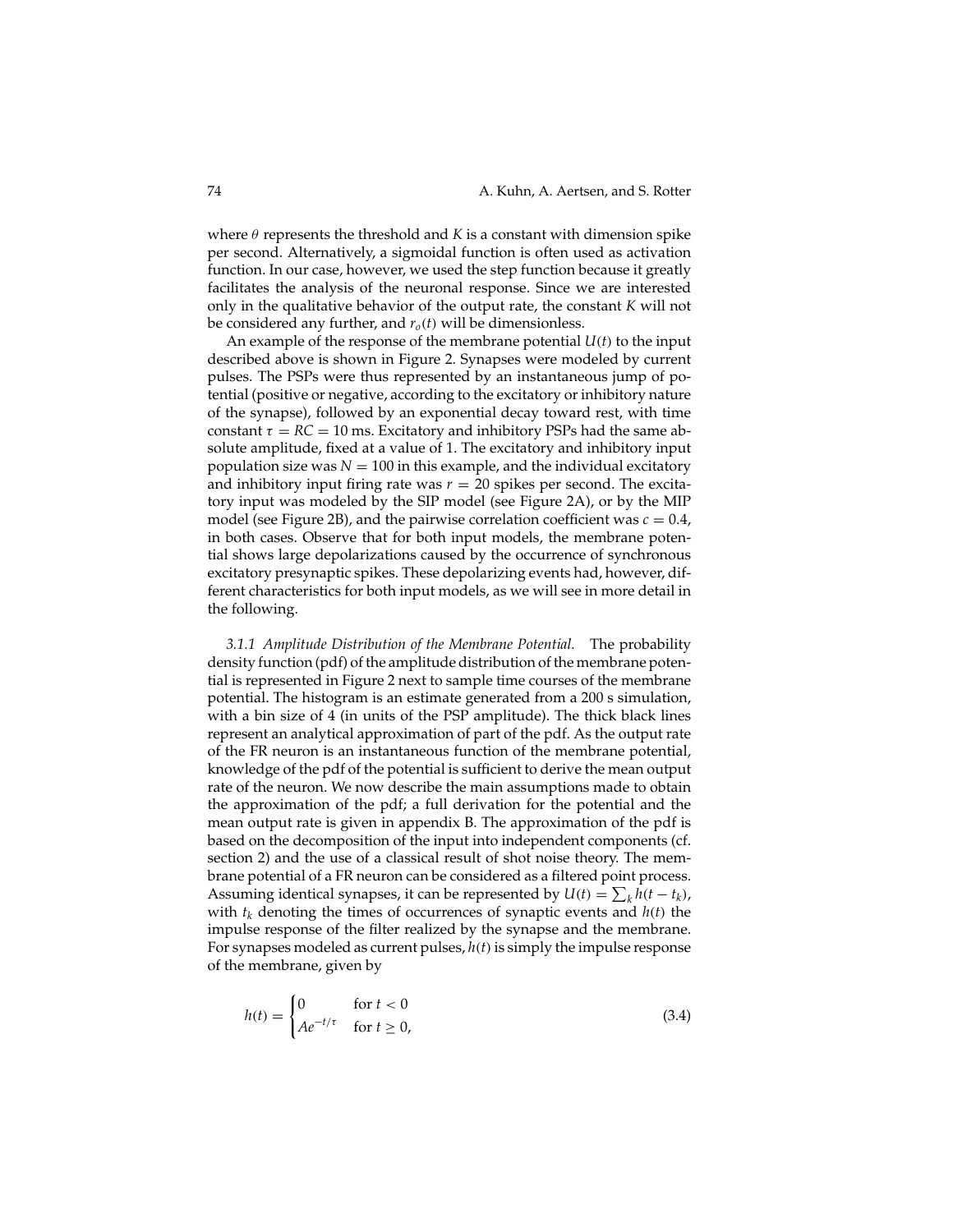

Figure 2: Time course (left) and probability density function (pdf, right) of the membrane potential of the firing rate (FR) neuron. The membrane potential is expressed in units of the PSP amplitude. (A) The excitatory input to the FR neuron consisted of 100 excitatory spike trains, generated according to the SIP model (individual firing rate is 20 spikes per second, pairwise correlation 0.4). The inhibitory input was composed of 100 independent Poisson processes with a rate of 20 spikes per second. The pdf estimated from a 200 s simulation of the membrane potential is shown on the right (histogram with a bin width of 4). A segment of the analytical approximation of the pdf (see text) is overlaid (thick black line). The dotted line indicates the firing threshold. (B) Same input rate and pairwise correlation as in *A*, but using the MIP model for excitatory inputs. (C) Approximation (see text for details) of the membrane potential with the SIP model as excitatory input. The approximation retained the large fluctuations caused by clusters of synchronous input spikes (compare with *A*). The estimated pdf of the approximated membrane potential (from a 200 s simulation of the approximated membrane potential, bar histogram) matched the analytically calculated pdf (thick black line, same as in A). (D) Approximation of the membrane potential using the MIP model for excitatory inputs. Again, the estimated pdf (histogram) matched the analytical expression (thick black line, same as in B).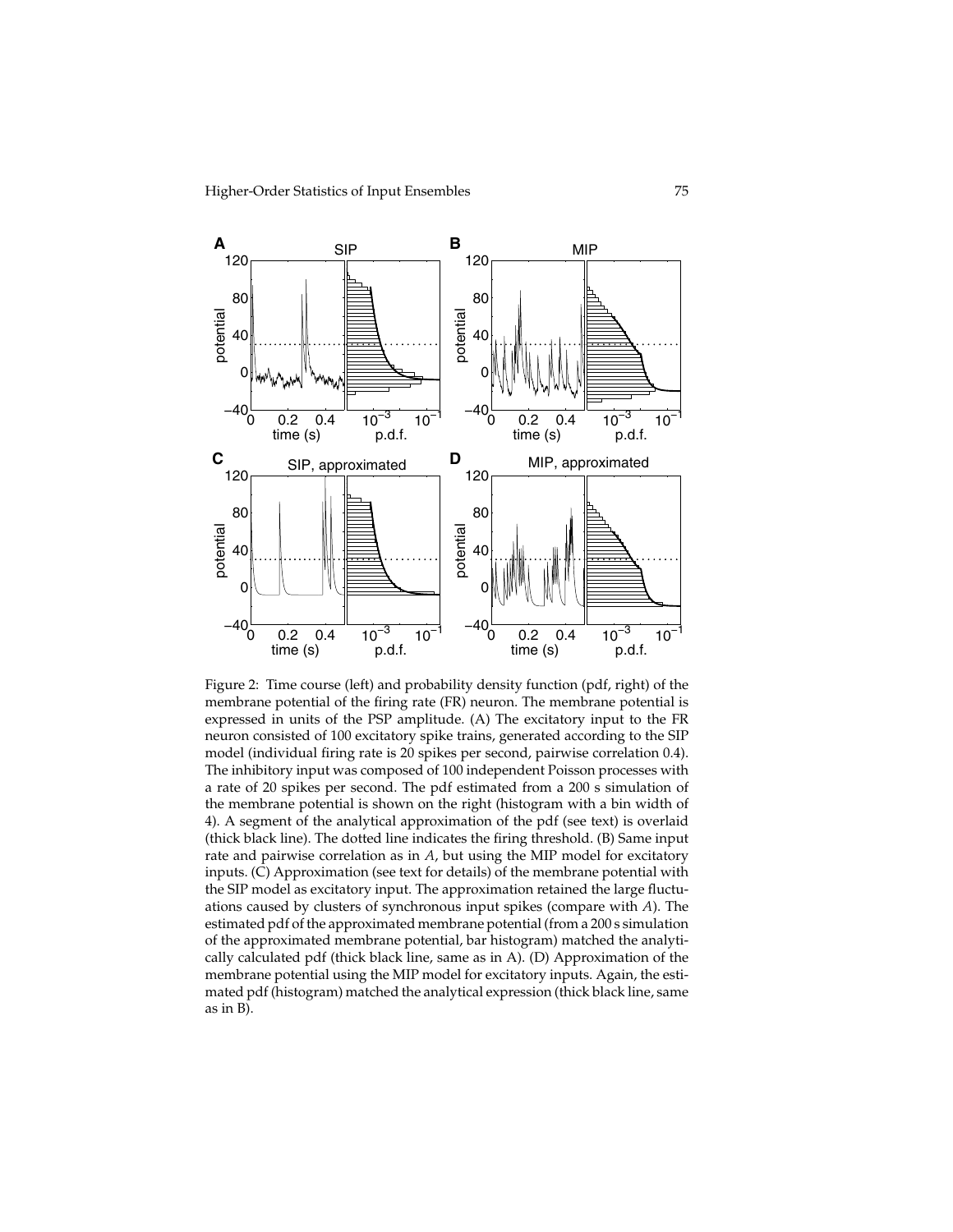with *A* being the postsynaptic potential amplitude and  $\tau$  the membrane time constant. If the synaptic events follow a Poisson statistics, the filtered process is called a shot noise (Papoulis, 1991). If the rate of the incoming events is large compared to the time constant of the filter, the distribution of membrane potentials is approximately gaussian (see Papoulis, 1991). In the case of our two input models, however, the interaction structure does not admit a normal approximation. The right panels in Figures 2A and 2B show that the membrane potential densities are clearly not gaussian. Gilbert and Pollak (1960) derived an exact expression for the pdf of a shot noise with exponential impulse response. They showed that for  $A = 1$  and  $\tau = 1$ , the shot noise  $U(t)$  with underlying rate of pulses  $\lambda = 1$ , has density

$$
P(U) = \begin{cases} e^{-g} & \text{for } 0 \le U < 1\\ e^{-g}(1 - \log U) & \text{for } 1 \le U < 2, \end{cases}
$$

where  $g = -\int_0^\infty e^{-t} \log t \, dt$ , Euler's constant. In fact, the analytic expression of  $P(U)$  changes at  $U = 1, 2, 3, \ldots$  The expression for a given segment is derived recurrently from the expression of the preceding segment. The case with parameters  $A$ ,  $\tau$ , and  $\lambda$  arbitrary can be extended from the results of Gilbert and Pollak (1960) and is shown in appendix B.

*3.1.2 Analytic Approximation of Membrane Potential Distribution.* What is the use of this result for the derivation of the membrane potential density of the FR neuron to the SIP and MIP input models? If the proportions of excitation and inhibition are equal (i.e., the input is balanced), the neuron's output firing rate is driven by the fluctuations of the membrane potential above the threshold. Synchronous clusters of input spikes induce large excursions of the membrane potential that are likely to constitute the major contribution to the neuronal output rate. If, in addition, the nonsynchronous input spikes (excitatory or inhibitory) do not significantly contribute to the membrane potential excursions, but only to the mean membrane potential level, we can approximate the membrane potential by the filtered interaction process (i.e., the process with simultaneous spikes), together with a constant membrane potential offset due to the nonsynchronous input spikes. For the input with the SIP model, the interaction process has fixed amplitude *N* and rate *rc*, and the nonsynchronous input consists of an excitatory spike train with rate *Nr*(1−*c*) and an inhibitory spike train with rate *Nr*. The resulting mean membrane potential offset is given by Campbell's theorem and amounts to −*Nrc*τ (see appendix B). We can write

 $P(U) \approx P_{e_N}(U + Nrc\tau),$ 

where the pdf of the potential response to the SIP model is approximated by a shifted version of the pdf of the filtered *N*th-order interaction process  $P_{e_N}(U)$ . The latter can be derived on the basis of Gilbert and Pollak's method.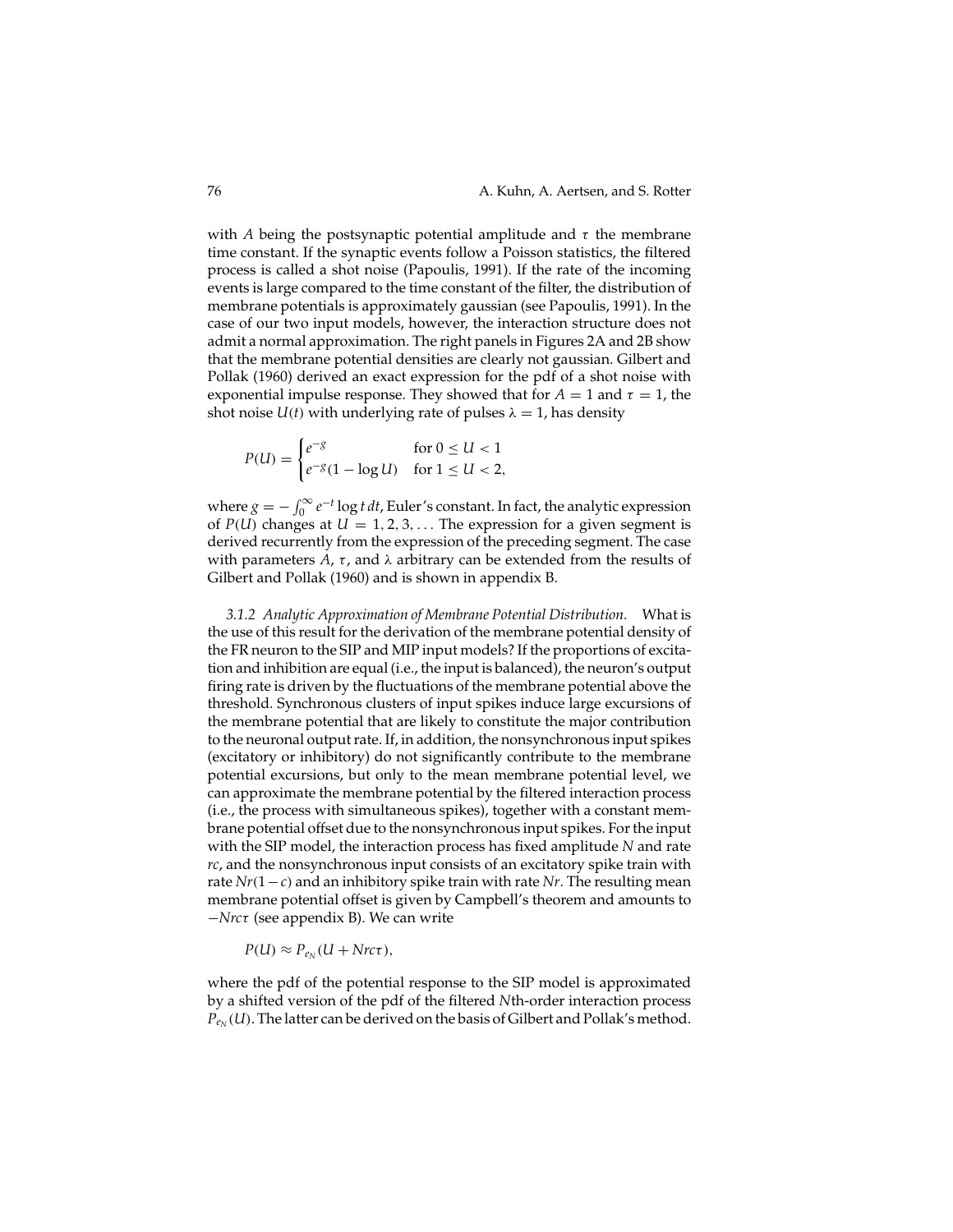The rigorous justification of this approximation is given in appendix B. Figure 2C shows an example of the time course of the approximated membrane potential, with the same parameters as in Figure 2A (left panel). Observe that the small fluctuations caused by the nonsynchronous input spikes disappeared, but their mean level was retained.

A similar approximation can be made for input defined by the MIP model. To be able to use the shot noise density directly, we make the additional assumption that the stochastic spike clusters generated by the MIP model can be approximated by the average cluster; we replace the  $N + 1$ interaction processes of order 0 to *N* by a single interaction process of order (amplitude) *Nc* and rate *r*/*c*. The density of the potential response to the MIP model thereby becomes

$$
P(U) \approx P_{e_{\bar{n}}}(U + N r \tau),
$$

where  $P_{e_{\bar{n}}}(U)$  is the pdf of the filtered average interaction process and  $-Nr\tau$ the mean membrane potential offset, caused by the independent inhibitory input. Again, we refer to appendix B for a complete derivation of this result. An example of the time course of the approximated membrane potential response to the input with the MIP model is shown in figure 2D (left panel).

Because of the piecewise expression of the shot noise pdf, the convenience of our approximation depends on the number of segments that must be taken into account. For a membrane's impulse response of amplitude *A* (see equation 3.4), the expression changes its form at integer multiples of *A*. For the SIP model (see Figure 2C, right), the neuron's response to a synchronized spike cluster has amplitude *N*. We used the first segment of the pdf, extending over [−*Nrc*τ, −*N*(*rc*τ −1)[. (We use the conventional mathematical notation  $x \in [a, b]$  to indicate  $a \leq x < b$ .) For the parameter set considered here, the approximation of the potential holds for  $U \in [-8, 92]$  in units of A. Comparison with the histogram estimated from 200 second simulation of the approximated membrane potential shows an excellent correspondence. For the MIP model (see Figure 2D, right), we used the first two segments. As we reduced the model's interaction structure to the average spike cluster, the neuron's response to a synchronized cluster has amplitude *Nc*, and the first two segments cover  $[-Nr\tau, -N(r\tau - 2c)]$ , which corresponds to  $[-20, 60]$ . Note that the change of the analytic form of the pdf can be recognized from the sharp bend at  $U = -N(r\tau - c) = 20$ . Again, a numerical estimate from the simulation of the approximated membrane potential (see the histogram in Figure 2D, right) shows excellent correspondence. If we now compare the analytical approximation of the pdf with the pdf estimated from a simulation of the full input model (Figures 2A and 2B, right), the agreement is very good. A small discrepancy can be observed only near the lower bound of the domain considered. There, our approximation neglected the fluctuations due to the nonsynchronous input spikes that spread the membrane potential around the mean value.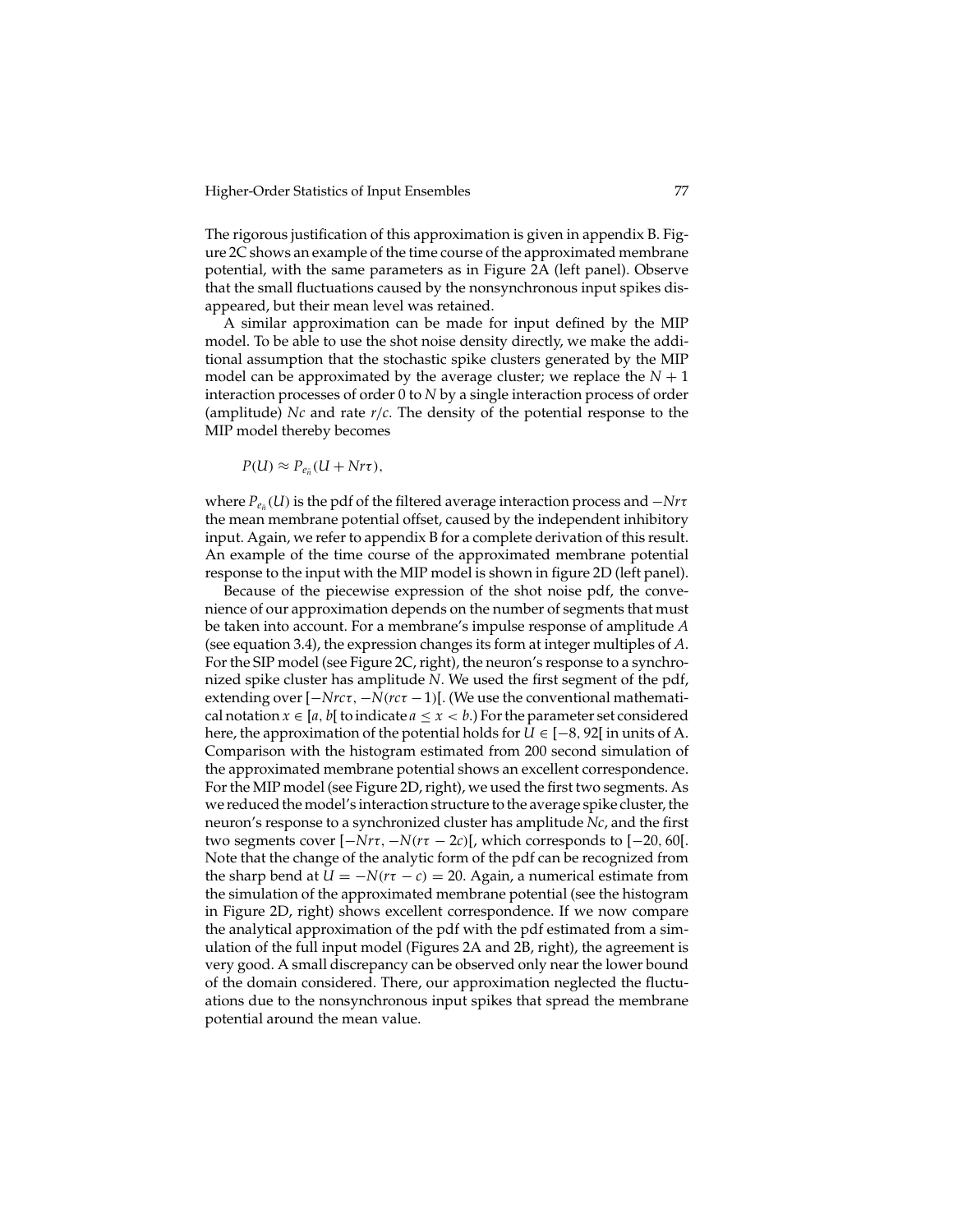*3.1.3 Mean Response Rate.* We can now consider the mean output rate  $r<sub>o</sub>$  for the FR neuron,

$$
r_o \equiv \mathbb{E}[(r_o(t)] = \int_{\theta}^{\infty} P(U) dU = 1 - Q(\theta), \qquad (3.5)
$$

where  $Q(x) = \int_{-\infty}^{x} P(U) dU$ , the cumulative probability distribution function of the membrane potential. We thus obtain an approximation of the mean output rate by integrating over the approximated density, which has to be known between  $-\infty$  and  $\theta$ . In Figure 2, the threshold  $\theta$  is represented by a dotted line and was set to 30. The number of segments of the pdf that must enter the calculation of  $r<sub>o</sub>$  is thus determined by the value of the input parameters, the threshold, and the membrane time constant. For the SIP model, an approximation of the mean output rate based on the first segment of the probability distribution is

$$
r_o \approx 1 - \left[ \widetilde{D} \left( \frac{\theta}{N} + rc\tau \right)^{rc\tau} \frac{1}{rc\tau} \right],\tag{3.6}
$$

with  $\widetilde{D} = e^{-r c \tau g} / \Gamma(r c \tau)$ , where  $\Gamma(z) = \int_0^\infty t^{z-1} e^{-t} dt$  is the gamma function. It is valid for  $-rc\tau \leq \theta/N < -(r c\tau - 1)$ . For larger  $\theta$ , additional segments of the distribution have to be included. For the MIP model, the approximation based on the first two segments is given in appendix B in equation B.2.

We used these approximations to study the output rate of the FR neuron in response to both types of input. The input was described by three parameters: the size *N* of the input population, the rate *r* of individual inputs, and the correlation coefficient *c* between any two individual excitatory inputs. *N* and *r* were identical for the excitatory and the inhibitory populations. We examined how the input correlation coefficient *c* influenced the mean output rate *ro* of the FR neuron. In addition, we systematically varied *N* and *r*. The results are shown in Figure 3. Analytical approximations are represented by thick gray lines, and results obtained by numerical simulations are given by black dots. Figure 3A shows the output rate  $r<sub>o</sub>$  as a function of the input correlation coefficient *c* for several input population sizes  $N = 40$ , 100, 500, 1000 and a fixed input rate of  $r = 20$  spikes per second. The SIP model was used as the excitatory input ensemble. For all *N*, *ro* increased monotonically with the correlation coefficient. Indeed, as *c* grows larger, the rate of occurrence of simultaneous excitatory input spikes, given by *rc*, increases, and membrane potential excursions above threshold become more frequent, leading to an increase of the mean output rate. Nevertheless, observe that the overall increase of *ro* does not scale with *N* and tends to saturate rapidly for larger input population sizes. In the limit  $N \to \infty$ , we have

$$
r_o \approx 1 - \frac{(rc\tau)^{rc\tau - 1}}{\Gamma(r c\tau)} e^{-rc\tau g}.
$$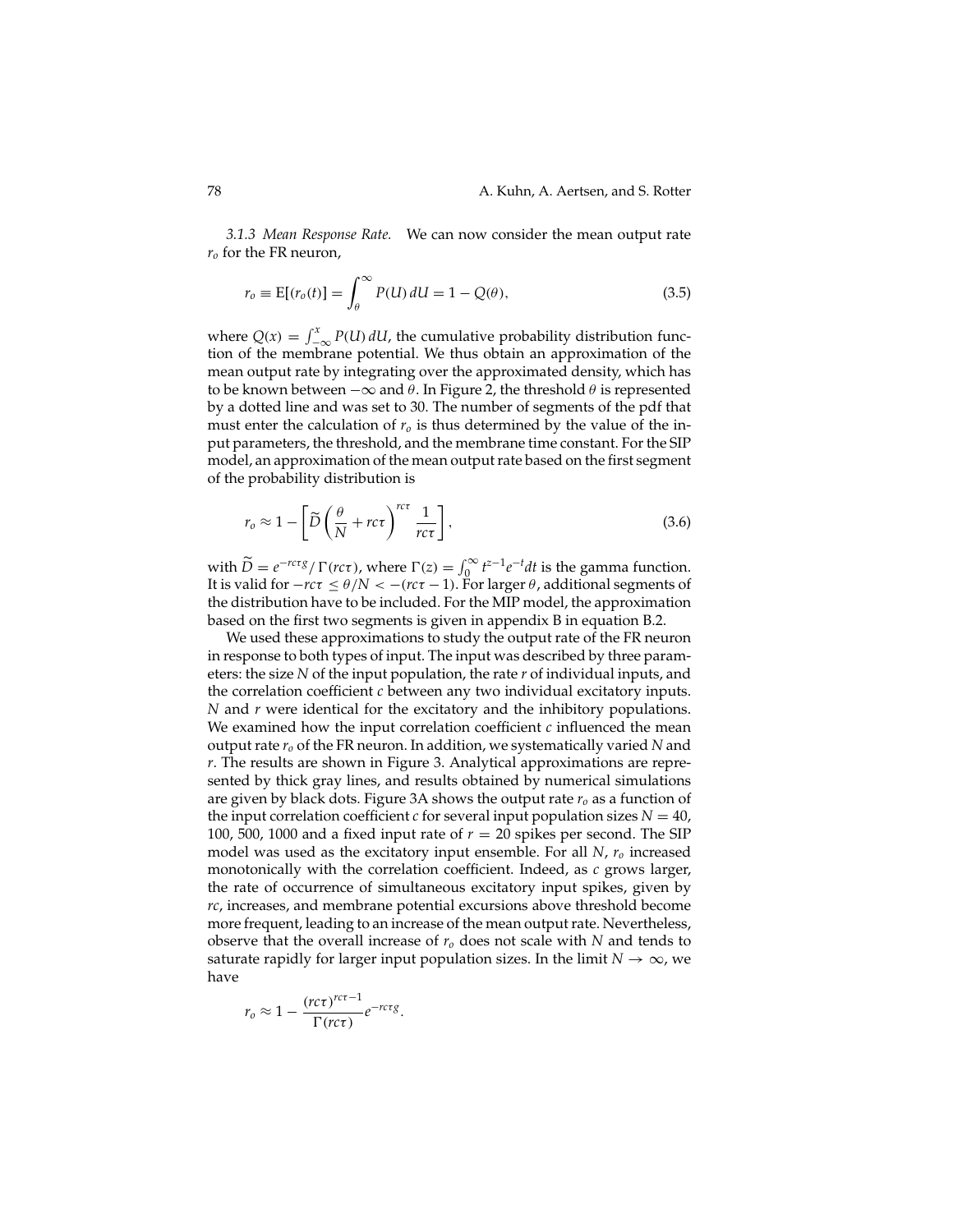This limit is plotted as a dashed line in Figure 3A. Figure 3B features the output rate of the FR neuron for identical input conditions, with an interaction structure of the excitatory population generated according to the MIP model. For small values of *c*, the response of the FR neuron showed a considerably stronger dependence on the ensemble size than in the SIP model. For  $N = 40$ , for instance, the initial increase of  $r<sub>o</sub>$  was smaller than with the SIP model. By contrast, for  $N = 1000$ , a small input correlation induced a much larger output rate with the MIP model. For larger *N*, a further increase of *c* led to a decrease of  $r_o$ . Note that for  $c = 1$ , both correlated input models are statistically identical, and the responses of the FR neuron were thus the same.

For both the SIP and MIP input models, the analytical approximations of *ro* for the FR neuron model were in very good agreement with the simulation results, showing that the assumptions made were appropriate. As hypothesized, the response of the neuron is driven by the occurrence of excitatory spike clusters for the largest part of the correlation range. If *c* approaches 0, the rate of these synchronous events tends to 0, and the approximate treatment of the SIP model degrades. The reason is that it neglects the contribution of nonsynchronous excitatory input spikes, the rate of which is*Nr*(1−*c*), increasing for smaller *c*. This is shown in the inset of Figure 3A, depicting the output rate of the FR neuron for  $c = 0.005, 0.01, \ldots, 0.1$ . Whereas the approximation tends to 0, the neuron response to the full SIP input model has nonzero values at  $c = 0$ , for  $N = 1000$ . The success of the approximation near *c* = 0 thus critically depends on the values of *r* and *N*.

For the response to the MIP model, we limited the approximation to the first two segments of the pdf and thus could not approximate the response of the FR neuron over the whole range of *c* (see Figure 3B). For small correlation coefficients, the size of the mean synchronous spike cluster *Nc* is small compared to the threshold, and many segments of the shot noise density must be taken into consideration. The success of the analytical approximation here indicates that the stochastic nature of the size of synchronous clusters does not play a significant role for the mean output rate.

This independence of the stochastic nature of the cluster size allows us to explain the observed effects in terms of the average cluster. For small values of *c*, the rate *r*/*c* of the mean cluster is large. The frequent occurrence of small clusters (with size proportional to *c*) results in their accumulation in the membrane potential, which drives the potential above threshold  $\theta$  (see Figure 2B) and increases the output rate. Nevertheless, the rate of occurrence of the synchronous input events decreases with increasing *c*. The clusters become larger but less frequent with increasing *c*. If their mean inter-event interval (inverse rate) is smaller than the membrane time constant, they do not accumulate, and the increase of the cluster size cannot compensate for their less frequent occurrence. For a large input population size, these two opposing effects result in a non-monotonic dependence of the output rate on the input correlation (see Figure 3B).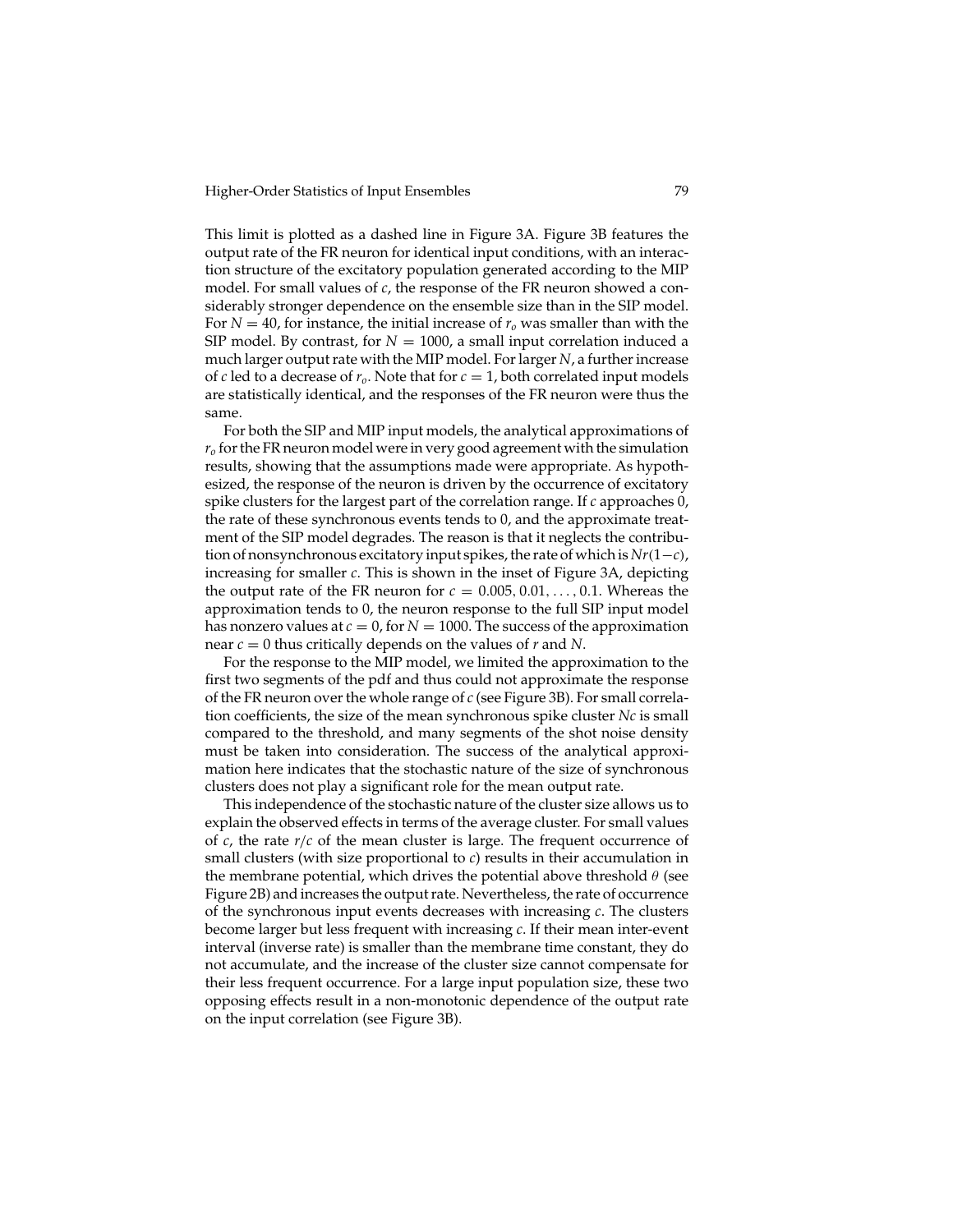

Figure 3: Mean output of the firing rate (FR) neuron as a function of the pairwise correlation coefficient in the population of excitatory inputs, for the two statistical input models. Relative units are used (see text). Thick gray lines are obtained from analytical approximations (see text); the black dots represent the results of simulations (duration 500 s each). (A) The excitation was generated according to the SIP model, and the inhibition was represented by a set of independent Poisson processes. Excitatory and inhibitory population size and rate were identical. The output rate of the FR neuron is shown for different input population sizes  $(N = 40, 100, 500, 1000)$ . The individual input rate was held constant  $(r = 20)$ spikes per second). The analytically computed output rate of the FR neuron for infinite population size is plotted as a dashed line. Inset: Zoom-in of the graph for low pairwise correlation coefficients  $(0 < c < 0.1)$ . (B) The excitation was generated according to the MIP model, everything else as in *A*. (C) Same input setting as in *A*, but for a fixed input population size ( $N = 500$ ) and different individual input rates  $(r = 10, 20, 50, 90$  spikes per second). (D) The excitation was generated according to the MIP model. Everything else as in *C*. Note that for  $c = 0$  and  $c = 1$ , the SIP and the MIP models coincide.

Figure 3C shows the output rate  $r<sub>o</sub>$  for a fixed population size of  $N = 500$ and for different input rates  $r = 10$ , 20, 50, 90 spikes per second, with the SIP model being used as excitatory input ensemble. The output rate  $r<sub>o</sub>$  increased with increasing *c*, and more so for larger *r*. The form of the dependence of *ro* on *c* was more saturating for larger *r*. The output rate of the FR neuron with identical input parameters, but using the MIP model as excitatory input, is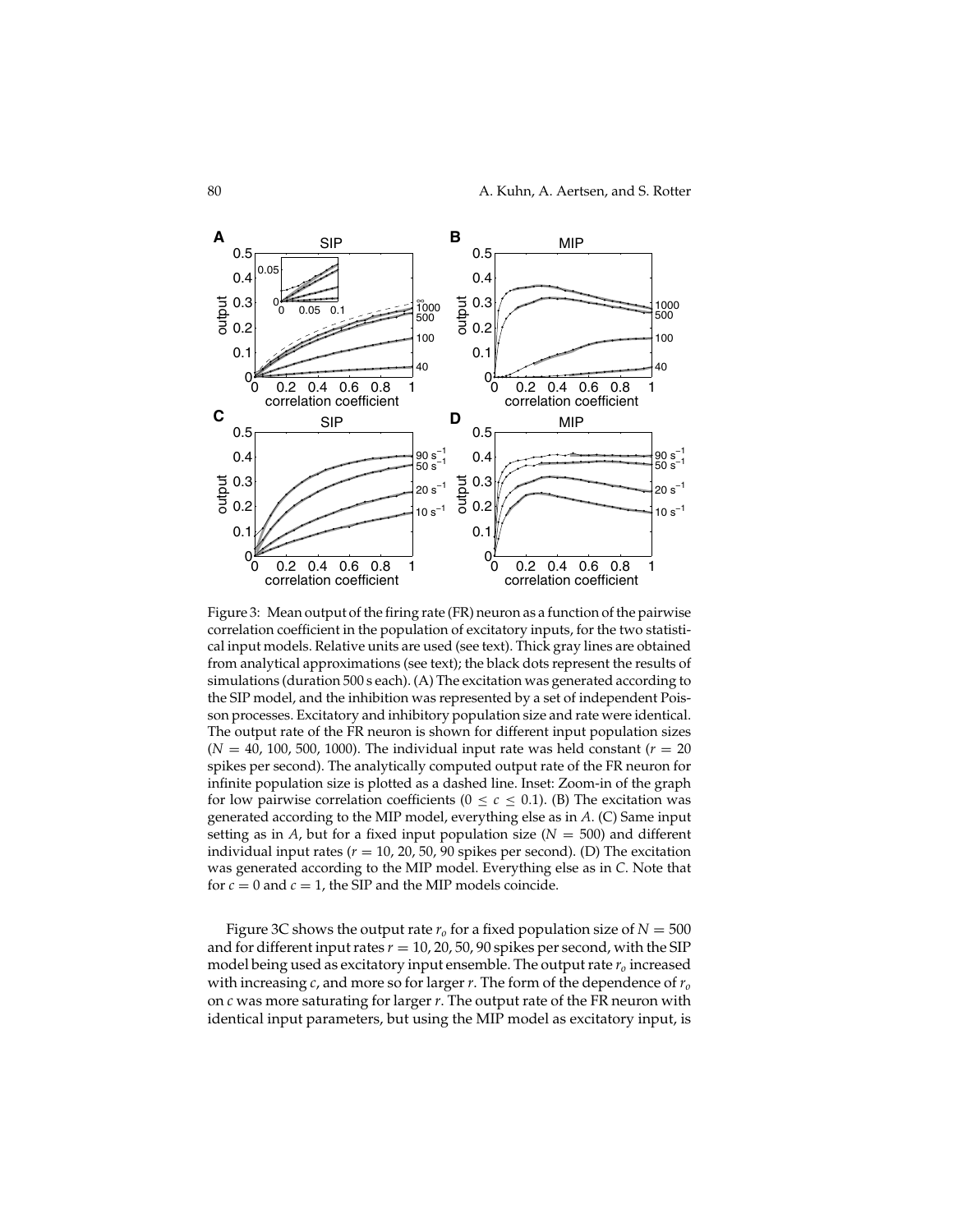shown in Figure 3D. We observe a distinct difference with the response to the SIP input, particularly for small input correlations. Here, for small *c*, an increase of *c* leads to a large increase of  $r<sub>o</sub>$  due to the large *N*. A consecutive decrease of  $r_o$  for larger *c* occurred for small *r* only. Indeed, for  $r = 50$ , 90 spikes per second, the inter-cluster interval did not become small compared to the membrane time constant.

After having explored the effects of each of the three input parameters, we now consider how modifications of the FR neuron and, more precisely, of the membrane time constant  $\tau$ , the threshold  $\theta$  of the activation function, and the form of the activation function could affect these results. With regard to  $\tau$ , note that the output rate of the FR neuron with the SIP model (see equation 3.6) depends only on the product*r*τ . Thus, an increase (decrease) of the time constant has the same effect as the proportional increase (decrease) of the input rate. This is the case for the density function of any shot noise with exponential kernel (Gilbert & Pollak, 1960). Taking into consideration that the membrane potential of the FR neuron response (for both the SIP and the MIP models) can be decomposed into a sum of several elementary shot noise processes with different amplitudes and rates (see appendix B), it can be concluded that the equivalence of  $\tau$  and  $r$  is valid for all input parameters of both input models. An analogous but somewhat weaker statement can be made concerning the threshold  $\theta$  of the activation function. The output rate of the neuron depends only on the quotient  $\theta/N$  (see equation 3.6). This is the case for the approximated response to both the SIP and the MIP models (see appendix B). Thus, as long as the approximation is good, the effect of an increase of  $\theta$  is equivalent to the proportional decrease of  $N$ .

Finally, we turn to the effects of the form of the activation function. For an arbitrary function, it would be necessary to know the entire density function of the potential to be able to derive the mean output rate of the FR neuron. The piecewise definition of the density function, however, makes it difficult to derive an approximation of the output rate. Nevertheless, our method would still be applicable, and an approximation of the neuronal rate could be derived, if the input clusters had a low rate. Indeed, in this case, the entire density function is well approximated by the first few segments. Note that if the activation function was linear, the mean output rate of the FR neuron would not be sensitive to any aspect of the input statistics other than the mean input rate, because the mean output of a linear system is determined by its mean input only. A nonlinear activation function is thus a prerequisite for the sensitivity of the neuron to input correlations and, *a fortiori*, to higherorder statistics. In turn, any sufficiently nonlinear activation function will result in different mean responses of the FR neuron to both input models. Indeed, the response potential densities to both the SIP and MIP model are different, and the mean output rate will typically be different.

**3.2 Response of the Integrate-and-Fire Neuron.** In order to compare the effects of different input ensemble statistics under more realistic condi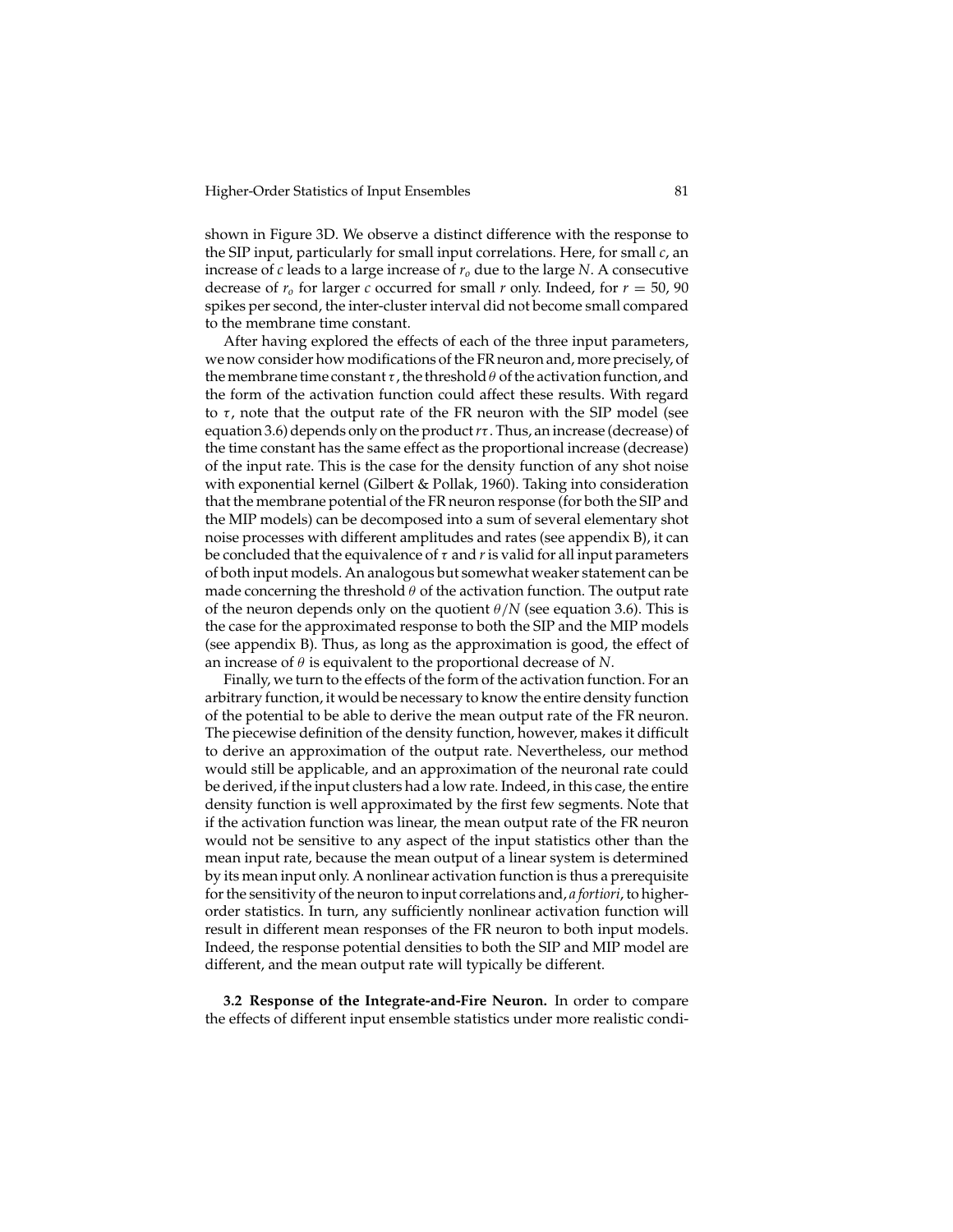tions, we simulated a conductance-based leaky IF neuron (Tuckwell, 1988; Koch, 1999). Its membrane potential was (on average) depolarized with respect to the resting state, and it fluctuated. Its input conductance was also increased, similarly to what is typically observed *in vivo* (Paré, Shink, Gaudreau, Destexhe, & Lang, 1998).

The essential difference to the membrane potential dynamics of the FR neuron is that synapses here were modeled not as current pulses but as transient membrane conductance changes. The subthreshold membrane potential of the IF neuron was described by

$$
C\frac{d}{dt}U(t) = \frac{1}{R}[U_r - U(t)] + G_e(t)[U_e - U(t)] + G_i(t)[U_i - U(t)].
$$

 $U_r$  is the resting membrane potential.  $G_e(t)$  and  $G_i(t)$  are the excitatory and inhibitory synaptic conductances, and  $U_e$  and  $U_i$  are the excitatory and inhibitory synaptic reversal potentials, respectively. We use  $g_e(t)$  and  $g_i(t)$  to denote the conductance changes elicited by a single excitatory or inhibitory presynaptic spike. Both excitatory and inhibitory conductance changes were modeled by an α-function (Koch, 1999; Rotter & Diesmann, 1999),

$$
g_e(t) = \overline{g}_e a t e^{1-at} H(t), \qquad G_e(t) = \sum_k g_e(t - t_k^e),
$$
  

$$
g_i(t) = \overline{g}_i a t e^{1-at} H(t), \qquad G_i(t) = \sum_k g_i(t - t_k^i),
$$

where  $\overline{g}_e(\overline{g}_i)$  is the peak excitatory (inhibitory) conductance change, and  $1/a$ is the time constant of the conductance change. Both types of synapses had the same time constant. The times  $t_k^e$  and  $t_k^i$  represent the occurrences of excitatory and inhibitory input spikes, respectively. The voltage-dependent conductances responsible for the action potential generation were not included in the model. Instead, when the membrane potential reached a threshold  $U_{\theta}$ , an action potential was generated and the membrane potential was clamped to a reset value *U*reset for a period *t*refr. In addition, all synaptic currents were shunted. This latter mechanism modeled the refractory period.

The various model parameter values were chosen to be in line with the experimental literature (McCormick, Connors, Lighthall, & Prince, 1985):  $C = 500$  pF,  $R = 30$  M $\Omega$ ,  $U_r = -70$  mV,  $U_{\theta} = -50$  mV,  $U_{\text{reset}} = -60$  mV (Troyer & Miller, 1997), and *t*refr = 2 ms. The excitatory synapses modeled fast glutamatergic (AMPA) synapses, and the inhibitory synapses modeled fast GABAergic (GABA<sub>A</sub>) synapses. We set  $U_e = 0$  mV and  $U_i = -70$  mV (Koch, 1999). The time constant of the synaptic conductance changes was  $1/a = 1$  ms, and the peak conductances were  $\overline{g}_e = 1$  nS and  $\overline{g}_i = 3.4$  nS, respectively.

*3.2.1 Membrane Potential Response.* A depolarized membrane potential was obtained by bombarding the neuron with Poisson spike trains. We used independent excitatory and inhibitory spike trains whose rates were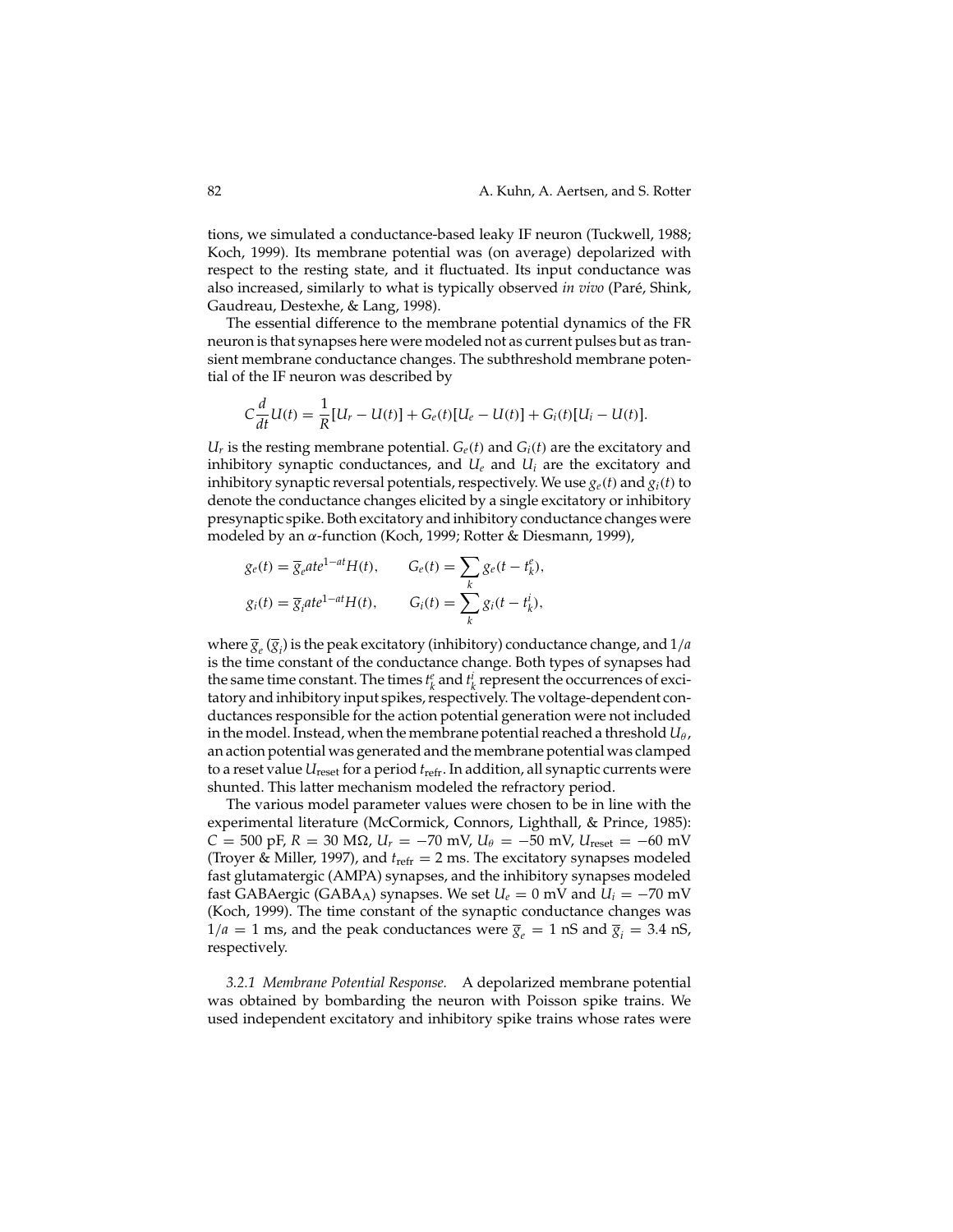adjusted such that the membrane potential fluctuated around a mean value of -54.3 mV (Léger, Stern, Aertsen, & Heck, 2002). We used an excitatory rate of 9000 spikes per second and an inhibitory rate of 5500 spikes per second, which is equivalent to 9000 independent individual excitatory inputs and 5500 independent individual inhibitory inputs, both with a rate of 1 spike per second. We refer to this input as background input. The membrane potential fluctuated with a standard deviation of 1.5 mV, and the model neuron fired with a rate of 1 spike per second under these conditions. The excitatory postsynaptic potential (EPSP) or inhibitory postsynaptic potential (IPSP) produced by an additional excitatory (inhibitory) input spike had, on average, an amplitude of 0.16 mV (−0.15 mV). This is in accordance with Matsumura, Chen, Sawaguchi, Kubota, & Fetz (1996), who found that EPSPs and IPSPs recorded intracellularly *in vivo* had similar amplitudes and time courses.

We let two additional populations of excitatory and inhibitory inputs impinge on the neuron. Both populations had the same size, and the individual excitatory and inhibitory discharge rates were identical, as with the FR neuron. The excitatory spike trains were correlated, with parameters represented by either the SIP or the MIP model; the inhibitory inputs were always independent. Figure 4A shows a 500 ms realization of the excitatory and inhibitory population activity (bottom), with  $N = 100$  and  $r = 20$ spikes per second. Both the input and the IF neuron were simulated with a time step of 0.1 ms. In the figure, the number of excitatory input spikes per time step is plotted as a positive integer and the number of inhibitory input spikes per time step as a negative integer. The SIP model was used for the excitatory population, and the correlation coefficient was  $c = 0.1$ . Note that the background synaptic input is not shown. The membrane potential response of the IF neuron is plotted in the upper part of the figure. It fluctuated randomly, characterized by occasional fast depolarizations leading to an output spike. These were mostly caused by spike clusters involving the whole correlated excitatory population. Note that the second spike in Figure 4A was due to the background of independent synaptic input. The same input parameters were used for Figure 4B, but here the MIP model replaced the SIP model. The excitatory input activity consisted of a large number of clusters of smaller size; the output spikes resulted from the summation of several input clusters. This summation mechanism was rendered stochastic by the background fluctuations of the membrane potential. Due to the reduced size of the input clusters, the depolarization preceding a response spike was slower than with the SIP model.

In Figure 4C, we used the SIP model but increased the pairwise correlation coefficient to 0.4. As a consequence, the rate of occurrence of the input clusters increased, accompanied by a corresponding increase of the output rate. Figure 4D shows the response of the neuron to the MIP model, with  $c = 0.4$ . The size of the clusters increased compared to  $c = 0.1$  (see Figure 4B), but their rate of occurrence decreased, as already explained in section 3.1.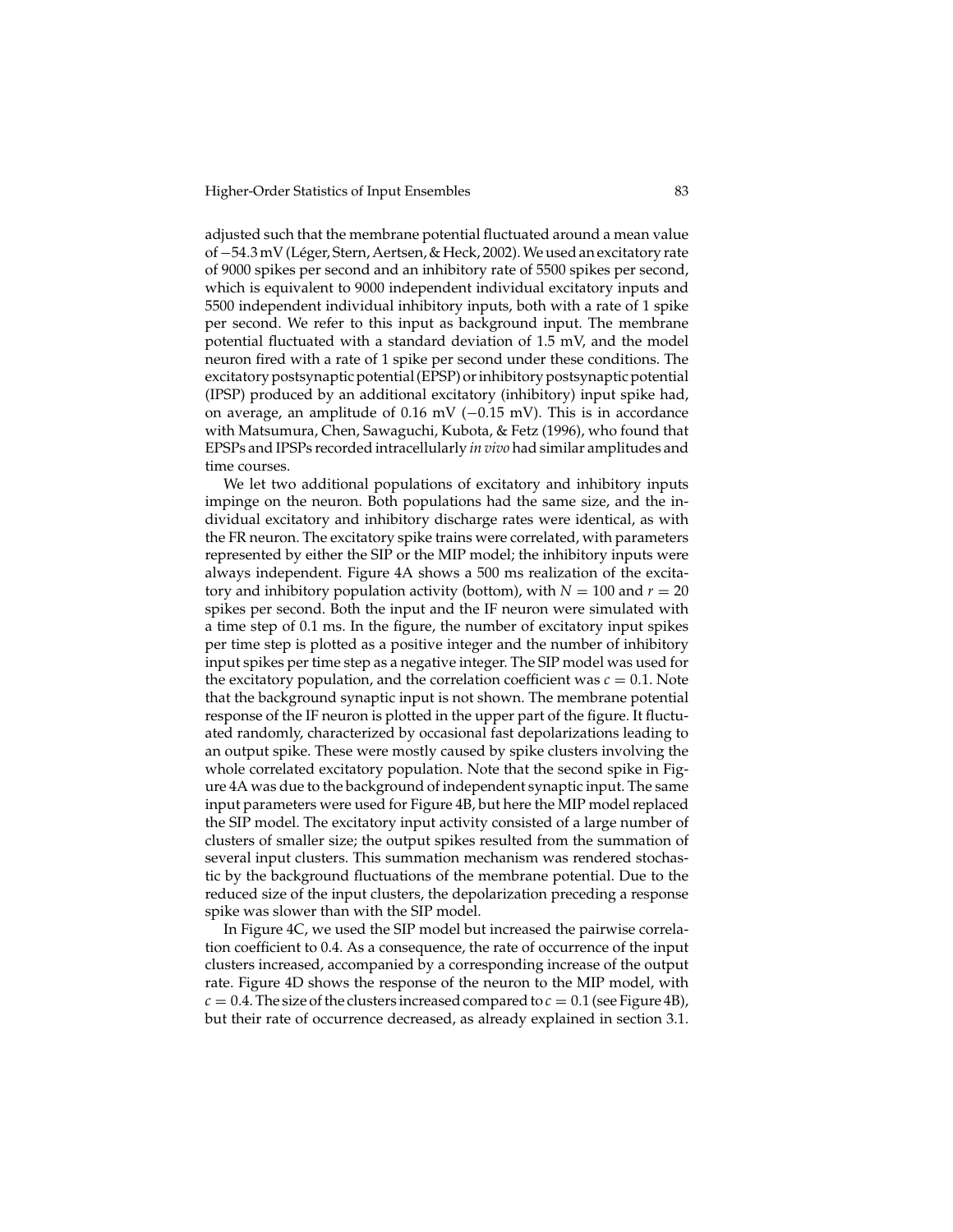

Figure 4: Time course of the membrane potential of the leaky integrate-andfire (IF) neuron (top) and the corresponding input (bottom), with the excitation generated by either the SIP or the MIP model. (A) The excitation was generated according to the SIP model, with a pairwise correlation coefficient of 0.1; the inhibition was a population of independent Poisson processes. The input population size ( $N = 100$ ) and individual firing rate ( $r = 20$  spikes per second) were the same for the excitation and the inhibition. The number of excitatory (inhibitory) input spikes per bin (size 0.1 ms) is plotted as a positive (negative) number in the lower panel. Note that the additional independent background inputs that kept the membrane potential in a depolarized state (see text) are not shown. The dotted line in the upper panel indicates the firing threshold. (B) The excitation was generated according to the MIP model. The pairwise correlation and other input parameters were identical to *A*. (C) The excitation was generated according to the SIP model, with an excitatory input pairwise correlation coefficient of 0.4. Other parameters as in *A*. (D) The excitation was generated according to the MIP model. The pairwise correlation and other input parameters were identical to *C*.

The output rate was larger than with  $c = 0.1$ . However, the clusters were still not large enough to reliably elicit an output spike individually.

*3.2.2 Mean Response Rate.* Similarly to the FR neuron, we compared the response of the IF neuron for the two different input models SIP and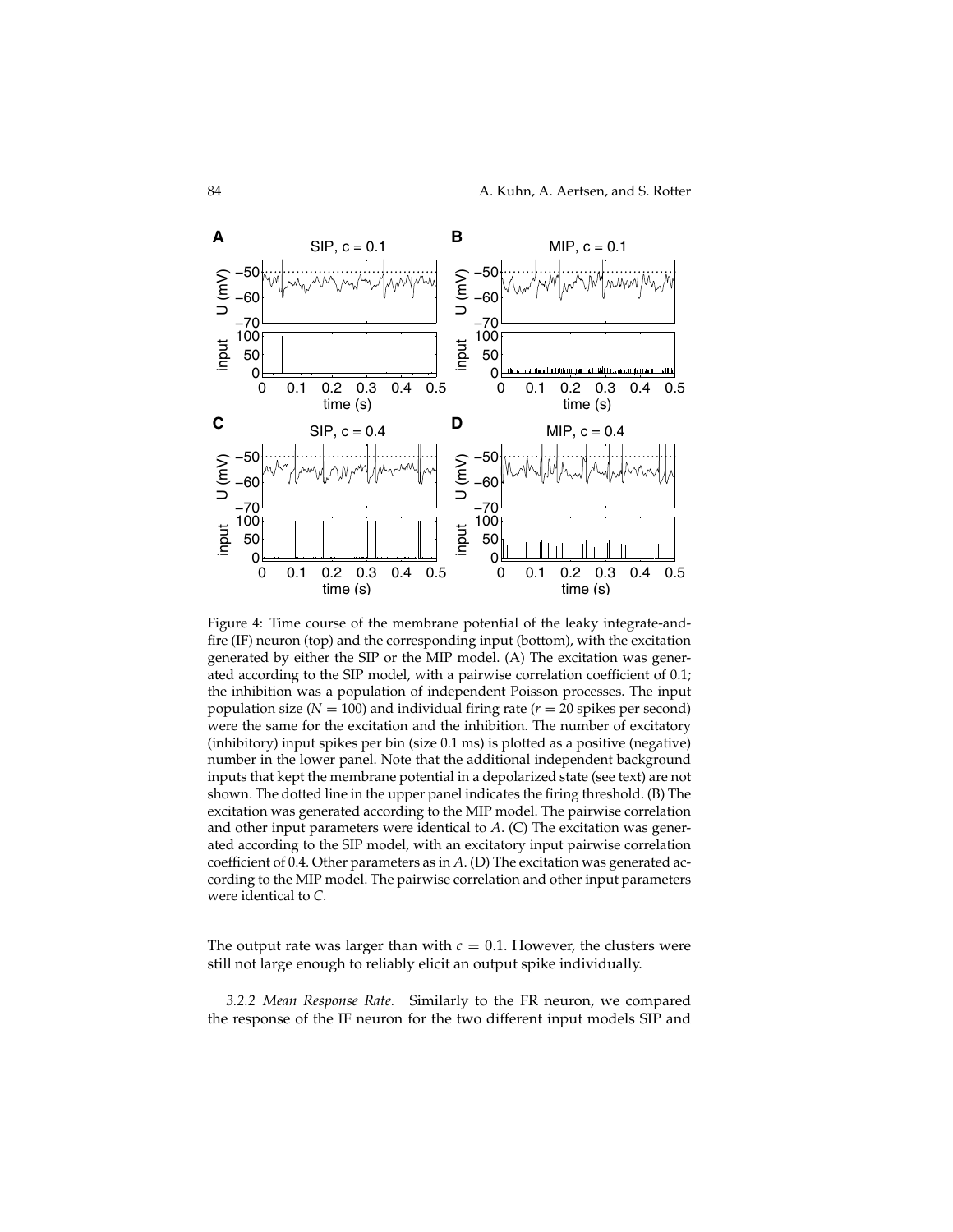MIP by studying the dependence of the output firing rate on the pairwise correlation of the excitatory input. In addition, we systematically varied *N* and *r*. Figure 5A shows the output rate  $r<sub>o</sub>$  of the IF neuron to SIP input as a function of  $c$ , for a fixed input rate  $r = 20$  spikes per second, and for different input population sizes  $N = 20, 40, 100, 1000$ . The output rate slowly increased with the input correlation coefficient. For population sizes beyond 100, the output rate *ro* did not increase any further. This behavior was caused by the membrane potential resetting of the IF neuron. Evidently, if the input population size is large enough that the depolarizations induced by an input cluster reach the threshold, a further increase of *N* has no impact on the output rate because the rate of occurrence of the input clusters does not depend on *N*. In that case, the mean output rate  $r<sub>o</sub>$  of the IF neuron can thus be approximated by (see Murthy & Fetz, 1994)

$$
r_o = \rho (1 - \tau_{\text{refr}} r_o),\tag{3.7}
$$

where  $\rho$  is the rate of input clusters. For the SIP model, we have  $\rho = rc$ . This approximation is plotted as a thick gray line in Figure 5A and expresses that the output rate  $r<sub>o</sub>$  is equal to the rate of spike clusters  $\rho$ , subtracting the clusters arriving while the neuron is refractory. Of course, the approximation is not valid if output spikes are (also) caused by the background bombardment of non-synchronized excitatory spikes (as is the case for  $c = 0$ , for instance).

Figure 5B shows the response of the IF neuron as a function of *c* but with the MIP model for the excitation and for  $r = 20$  spikes per second and *N* = 20, 40, 100, 300, 500, 1000. For small values of *c*, the dependence of the output rate on *c* was far more strongly modulated than with the SIP model. For  $N = 1000$ , for instance, a small *c* generated a very large output firing rate, much larger than with the SIP model. Only for very small populations  $(N = 20)$  was the output rate smaller than with the SIP model, over the whole range of *c* (see Figure 5A, inset). For large *N*, as for the FR neuron, the dependence of  $r<sub>o</sub>$  on  $c$  was non-monotonic. The initial increase of  $r<sub>o</sub>$ with *c* was caused by the integration of increasingly large input clusters. However, when the clusters were large enough that the occurrence of a single input cluster reliably triggered an output spike, a further increase of the input correlation was detrimental to the output firing rate. Indeed, a further increase of *c*, resulting in even larger input clusters, causes *ro* to decrease, because the occurrence rate of clusters decreases with increasing *c*. For these larger values of *c*, the mean output rate  $r<sub>o</sub>$  of the IF neuron can again be approximated by equation 3.7. We assume that the stochastic nature of the spike cluster size does not play a role and replace each cluster by one of average amplitude. The rate of the mean amplitude clusters is *r*/*c*. The approximation given by equation 3.7, with  $\rho = r/c$ , is represented as a thick gray line in Figure 5B. The amplitude of the mean input spike cluster is proportional to *N*, and the range of validity of the approximation is larger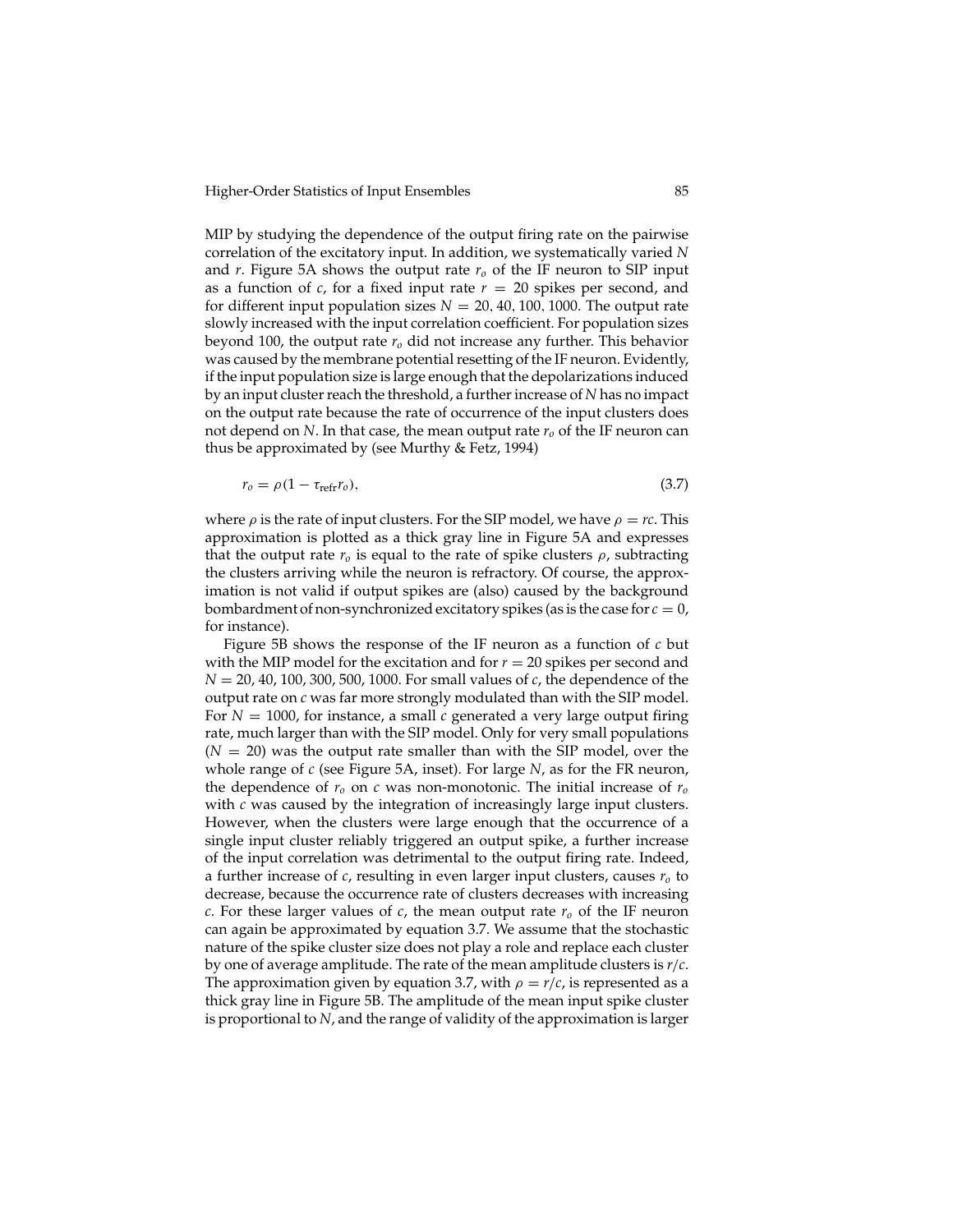for large values of *N*. Note that for larger values of *ro*, the approximation slightly overestimated the output rate. This is due to the finite rise time of the conductances used to model the synapses, which allowed synchronized clusters to impinge on the cell during the depolarization caused by a first cluster. Such an event happened more frequently at higher rates.

Figure 5C shows the mean output rate of the IF neuron with the SIP model, for *N* = 500, and *r* = 10, 20, 50, 90 spikes per second. *N* was large enough so that each input cluster elicited an output spike. The relation between  $r<sub>o</sub>$  and  $c$  depended on  $r$ , because the rate of occurrence of the input clusters is proportional to *r*. The mean output rate was approximated by equation 3.7, with  $\rho = rc$  (thick gray lines). Again, note that the approximation is more precise for small values of  $r<sub>o</sub>$ . We replaced the  $\alpha$ -function conductance with a conductance pulse and repeated these simulations. In that case, the (small) discrepancy between the simulated output rate and the approximation, observed for larger values of*ro*, disappeared completely (data not shown).

The response to exactly the same input parameters, but with the MIP model instead of the SIP model, is shown in Figure 5D. As *N* was large, a non-monotonic dependence of  $r<sub>o</sub>$  on  $c$  could be observed. This was the case for all *r*. The approximation of the mean output rate *ro* (see equation 3.7,  $\rho = r/c$ ) is plotted as thick gray lines. For the different input rates *r*, the left bound of the range of the approximated output rate was chosen as the value of *c* producing the maximal output rate in the numerical simulations. The approximation gave better results for small values of output rates, as explained above. For large *r* (50, 90 spikes per second), two local maxima appeared in the simulation results for the dependence between  $r<sub>o</sub>$  and  $c$ . For the smaller value of *c*, the interaction structure was thus (locally) optimal with regard to the generation of output spikes, so that both an increase and a decrease of *c* caused a decrease of *ro*. To first approximation, we can make the same assumption here as for the response of the FR neuron and explain this effect in terms of the mean cluster. The mean cluster generated by the MIP model, for a value of *c* producing the locally maximal output rate, was not big enough to depolarize the membrane potential up to the spiking threshold alone and thus needed support from other inputs. An efficient arrangement consists of pairs of clusters whose sizes were such that within the integration time of the membrane, they jointly cause a depolarization that can just bring the neuron to fire a spike. A pair of larger clusters would result in the same effect, but it would occur less frequently, as the mean cluster rate is inversely related to its mean size. Note that the positions of both peaks are shifted to higher values of *c* for increasing input rate *r*. This is because not only excitation but also inhibition increases with *r*, necessitating larger clusters to reach the threshold. Interestingly, this can lead to a nonmonotonic dependence of  $r<sub>o</sub>$  on *r*. For *c* around 0.35, for instance, an increase of the input rate from 50 to 90 spikes per second resulted in a decreased output rate.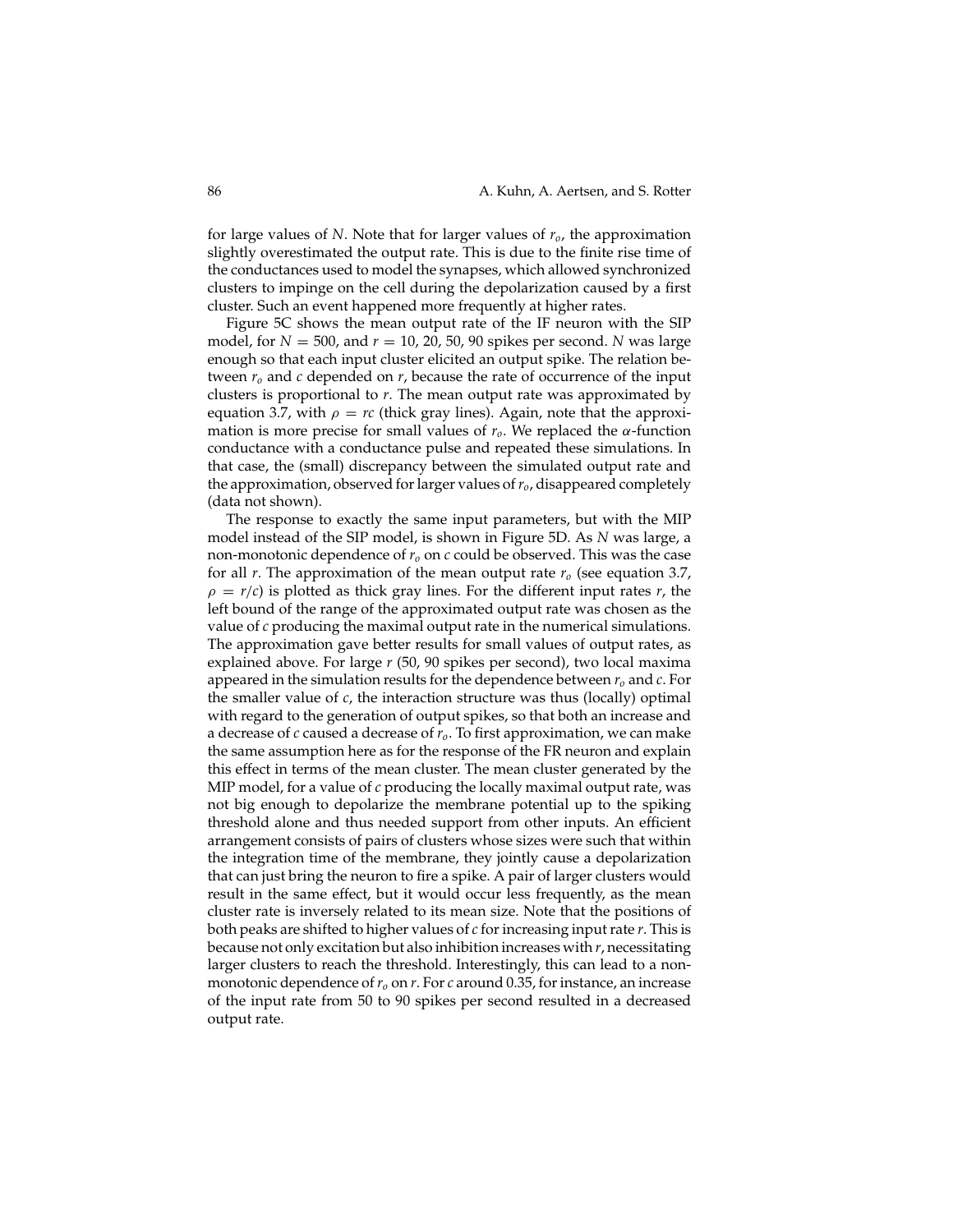

Figure 5: Mean output rate of the leaky integrate-and-fire (IF) neuron as a function of the pairwise correlation coefficient of the excitatory input, for the two different input ensemble statistics. Thick gray lines represent an analytical approximation of the output firing rate under the assumption of large spike clusters in the input (see text for details). (A) The excitation was generated according to the SIP model; the inhibition was a set of independent Poisson processes. Excitatory and inhibitory population size and rate were identical. The output rate is shown for different input population sizes  $(N = 20, 40, 100, 1000)$  and constant individual input rate  $(r = 20$  spikes per second). The output rate for  $N = 100$  and  $N = 1000$  produced undistinguishable curves. The inset compares the response of the IF neuron for the SIP and the MIP input model as excitation, for  $N = 20$  and  $r = 20$  spikes per second. It shows that for small population sizes, the output rate with the SIP model was larger over the whole range of *c*. (B) The excitation was generated according to the MIP model. The output rate is shown for different input population sizes  $(N = 20, 40, 100, 300, 500, 1000)$ and a fixed input rate  $(r = 20$  spikes per second). (C) Same input setting as in *A*, for different individual input rates ( $r = 10$ , 20, 50, 90 spikes per second) and a fixed population size  $(N = 500)$ . (D) The excitation was generated according to the MIP model. All input parameters as in *C*. Again, note that for  $c = 0$  and  $c = 1$  the SIP and the MIP model coincide.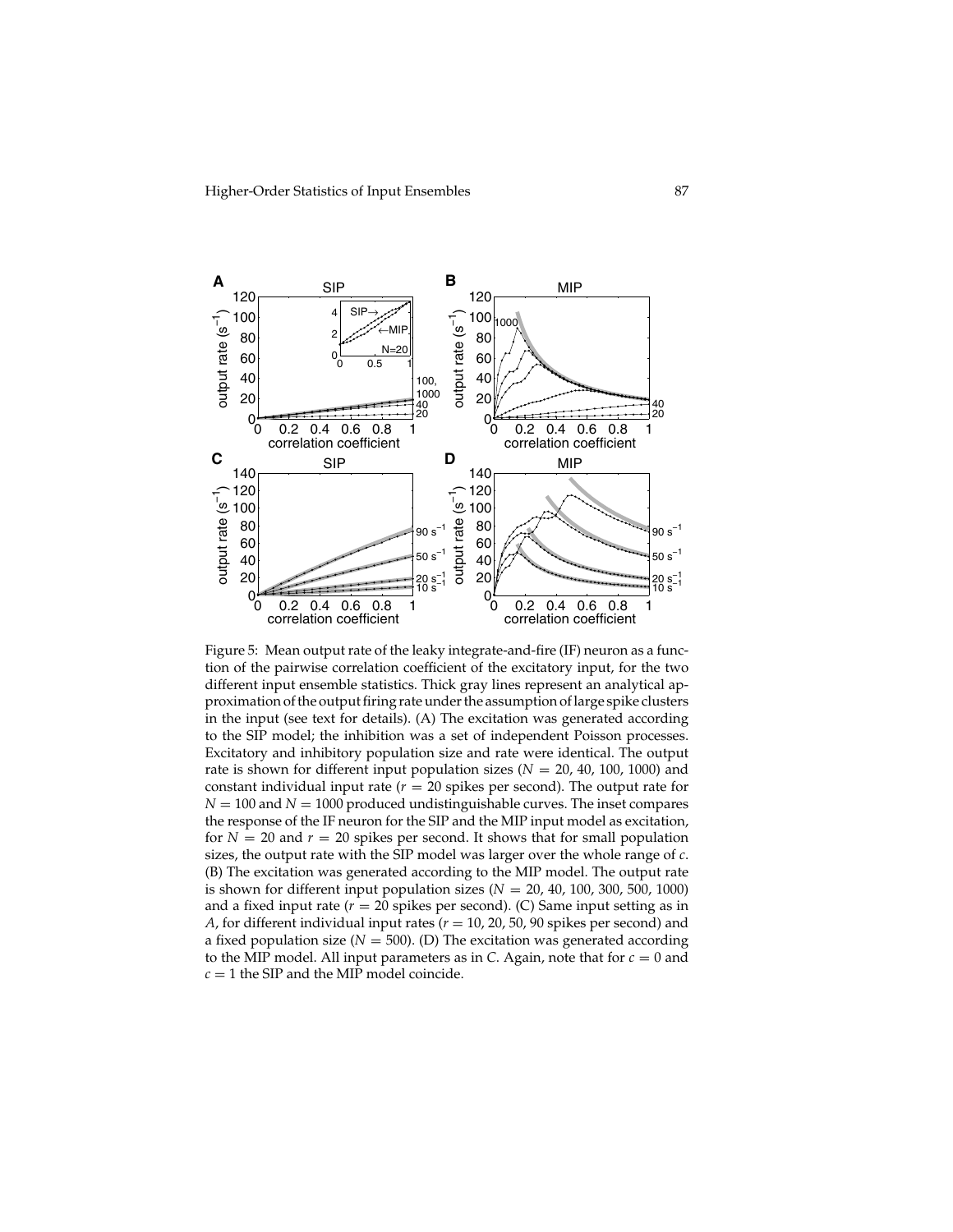The input scenarios discussed thus far were composed of equal proportions of excitation and inhibition. The ratio of excitation and inhibition received by a cortical neuron *in vivo*, however, can only be roughly estimated. Anatomical data suggest that excitation amounts to more than four times the inhibition (Braitenberg & Schüz, 1998). On the other hand, it has been argued on the basis of the irregularity of the discharge of cortical neurons that they operate with equal proportions of excitation and inhibition (van Vreeswijk & Sompolinsky, 1996; Shadlen & Newsome, 1998). We define the balance of the input,

$$
b = \frac{N_i r_i}{N_e r_e},
$$

where  $N_e$  ( $N_i$ ) is the excitatory (inhibitory) input population size and  $r_e$  ( $r_i$ ) the firing rate of individual excitatory (inhibitory) input lines. We varied the input balance of the IF neuron by changing the amount of inhibition (the product  $N_i r_i$ ). Note that the same variation of  $b$  could be obtained by changing either *Ne* or *re*, not necessarily leading to exactly the same effects. Figure 6A shows the mean output rate of the IF neuron as a function of the excitatory pairwise correlation, for different levels of inhibition, using the SIP model for the excitatory input. The excitation was composed of  $N_e = 300$  and  $r_e = 20$  spikes per second. The inhibition was  $N_i r_i = 0$ , 1200, 3000, 6000, or 9000 spikes per second, corresponding to *b* = 0, 0.2, 0.5, 1, 1.5. For low levels of inhibition ( $b = 0, 0.2, 0.5$ ), the output firing rate for weak pairwise correlations in the input was much larger than for the balanced input. For these values of *b*, an increase of *c* caused a decrease of the output rate. The occurrence of excitatory clusters of size  $N_e$  induced large depolarizations—larger than actually necessary to reach the spiking threshold. The excess excitatory spikes hence did not contribute to generating output spikes, which had a detrimental effect on the output rate. Observe that for  $b = 0.5$ ,  $r_0$  decreased down to a value of 10 spikes per second at  $c = 0.45$  and increased up to about 20 spikes per second at  $c = 1$ . Thus, the initial decrease of *ro*, caused by spikes participating in the (too) large synchronization clusters, could be partially compensated for by the increased cluster rate. Using more inhibition than excitation  $(b = 1.5)$ , no output spikes were produced for independent inputs. Due to the hyperpolarized membrane potential, the fluctuations of the potential were not large enough to induce spontaneous spiking. Nevertheless, an increase of the input correlation and the associated occurrence of synchronized clusters brought the neuron to fire, with an output rate again tending to the maximal rate of 20 spikes per second for  $c = 1$ . This is shown by the overlap with the thick gray line, representing the approximation expressed by equation 3.7 (with  $\rho = rc$ ).

The response of the IF neuron to the same input parameters, but with the MIP model instead of the SIP model for the excitatory input, is shown in Figure 6B. We again observe considerable differences with the response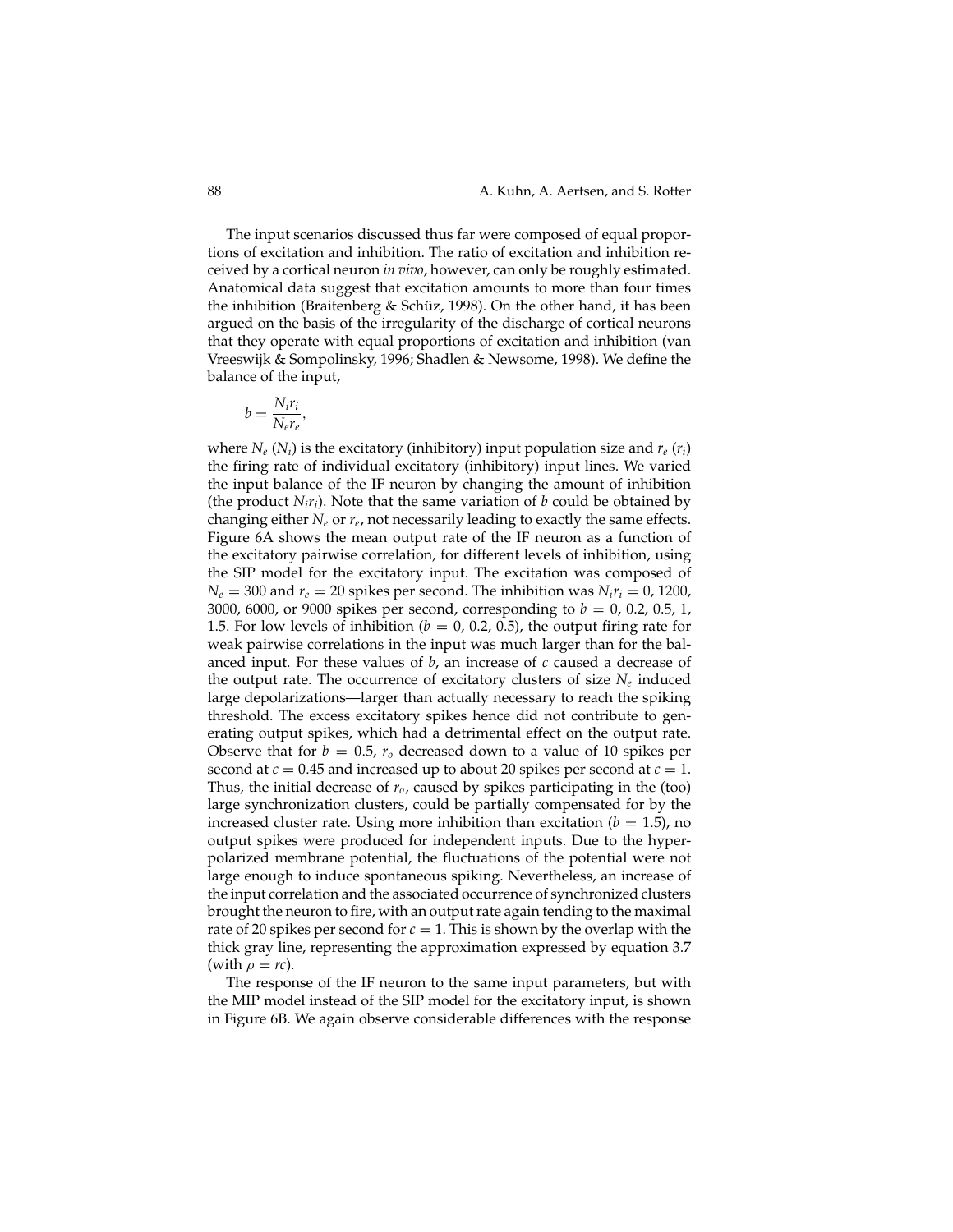

Figure 6: Mean output rate of the leaky integrate-and-fire (IF) neuron as a function of the pairwise correlation coefficient of the excitatory input, for the two different input ensemble statistics, with different ratios of inhibition to excitation. Thick gray lines represent an analytical approximation of the output firing rate, assuming that output spikes are caused only by large spike clusters in the input. (A) The excitation was generated according to the SIP model. The excitatory population size was  $N_e = 300$ , and the excitatory individual firing rate was  $r_e = 20$  spikes per second. The product of the inhibitory population size and rate was  $N_i r_i = 0$ , 1200, 3000, 6000, 9000, corresponding to an input balance (see text) of  $b = 0$ , 0.2, 0.5, 1, 1.5. The response of the IF neuron for  $b = 1.5$  and  $b = 1$  differed only for very low excitatory input correlations. (B) The excitation was generated according to the MIP model. All input parameters were identical to *A*.

to the SIP input, particularly for small input correlations. At small values of *c*, a small increment induced a large increase of  $r<sub>o</sub>$  for  $b = 1$  and 1.5. For  $b = 0.2$ , a small increase of *c* had little influence on  $r_o$ , and for  $b = 0$ , *ro* decreased with *c*. Small values of *c* generated small synchronized clusters that could drive the output rate up or down, depending on the net excitation level. This is because for high inhibition levels, the membrane potential fluctuates strongly, and an increase of excitatory input synchrony results in an even higher variance of the membrane potential, leading to more frequent threshold crossings. By contrast, if the excitation level is high, the synaptic input, on average, tends to depolarize the neuron above threshold (see Shadlen & Newsome, 1998). In that case, the summation of rapidly occurring excitatory spikes is efficient, and synchrony does not greatly accelerate the depolarization of the membrane potential to threshold. For  $b = 0.2$ ,  $r<sub>o</sub>$  was initially insensitive to changes in *c*, because the loss of spikes in the synchronized clusters was exactly compensated by the greater efficacy of synchronous input. The degree of input balance at which this effect occurs depends on the input parameters *N* and *r*. For larger *c*, as *N* was large, the effect of synchrony was detrimental for all *b* values. As the output spikes were then exclusively caused by clusters of synchronous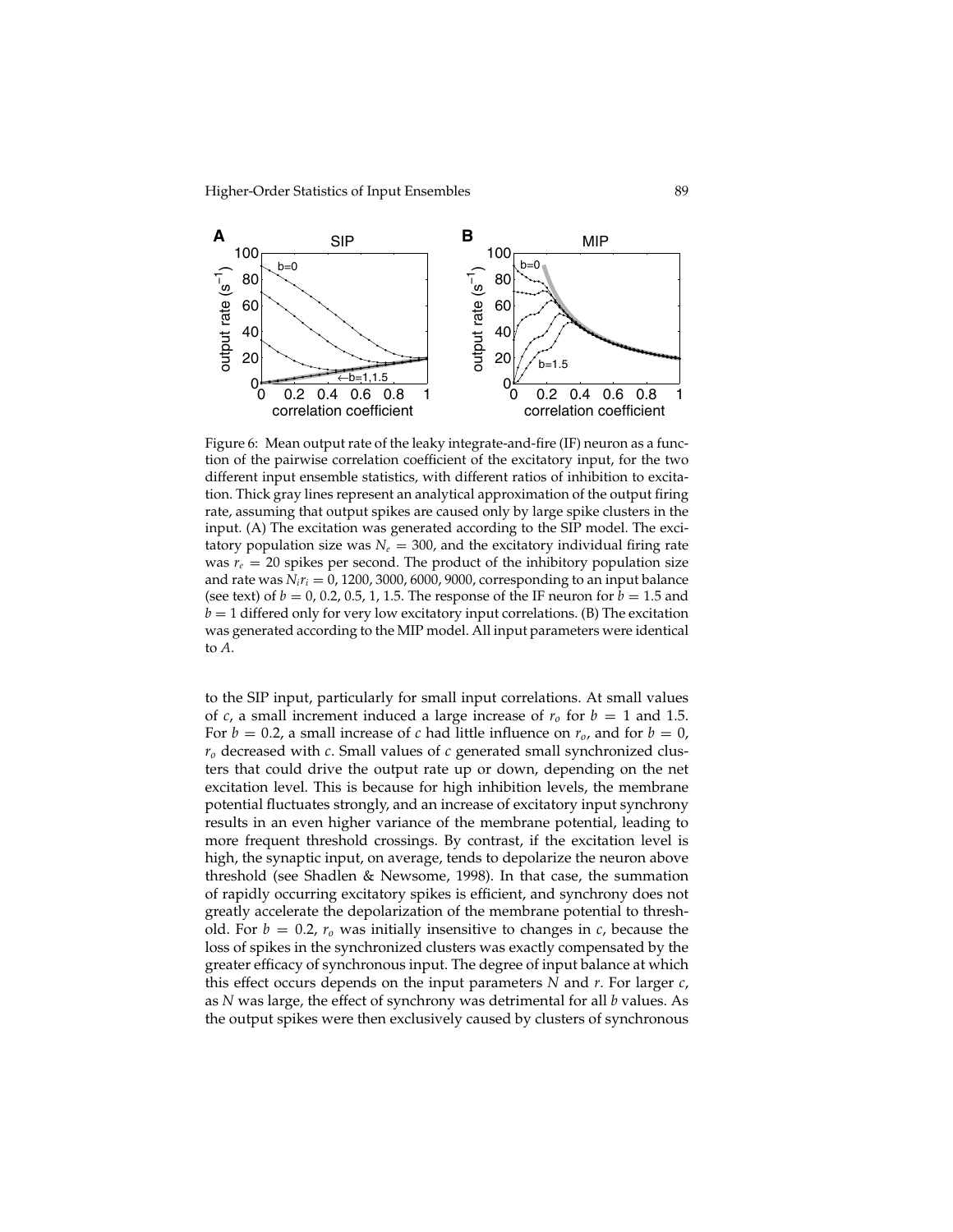input spikes, the mean response rate was well described by the approximation expressed by equation 3.7 (with  $\rho = r/c$ ), plotted as a thick gray line in Figure 6B.

The interaction structure of the input can thus have a dramatic influence on the output firing rate. A striking example is given by the response of the IF neuron for  $b = 0.5$ . With the interaction structure of the SIP type, an increase of *c* from 0 provoked a decrease of the output firing rate, but with the MIP model, for the same input balance level, the same increase of correlation induced an increase of the output rate.

#### **4 Discussion**

Individual firing rates and pairwise correlations of a population of neurons do not determine the ensemble uniquely. We showed that neurons can be very sensitive to the details of the interaction structure of their input ensembles. Thus, it is difficult to draw any definitive conclusions about the effect of particular input parameters (like pairwise correlation) on a neuron's output rate, as long as physiological input ensembles are not characterized in a more complete manner, in particular, by specifying their higher-order correlation structure.

**4.1 Input Ensemble Statistics.** In model studies, it is often assumed that the total input or the membrane potential can be represented by a process with a gaussian probability density function (Tuckwell, 1988; Feng & Brown, 2000; Svirskis & Rinzel, 2000). Doing so has the advantage that the statistical properties of the model can be constrained easily. Nevertheless, as the third and higher cumulants are forced to be zero, this model is obviously not suited to study the impact of the full ensemble statistics. As we have shown in this work, it is crucial to take all moments of the input ensemble into account.

Several studies have tackled the impact of correlated spike trains on the output of neuron models. Shadlen and Newsome (1998) and Salinas and Sejnowski (2000) generated correlated spike trains by simulating neurons with partial common input. Two sets of inputs were randomly drawn from a finite pool, resulting in a certain fraction of the inputs being used for both neurons. This introduces a correlation in the output spike trains of the two neurons. Such spike trains have broader cross-correlograms, which is more realistic than the exact synchrony used in this study. However, the higher-order interactions in such ensembles of spike trains were not considered. Another drawback is that the ensembles were not defined analytically. Destexhe and Paré (1999) used correlated synaptic input to reproduce the neuronal properties observed *in vivo*. They used Poisson processes as inputs and introduced stochastic dependence by drawing a smaller number of input processes than there were synapses (similarly to Salinas & Sejnowski, 2000), a single Poisson process being used as input to several synapses.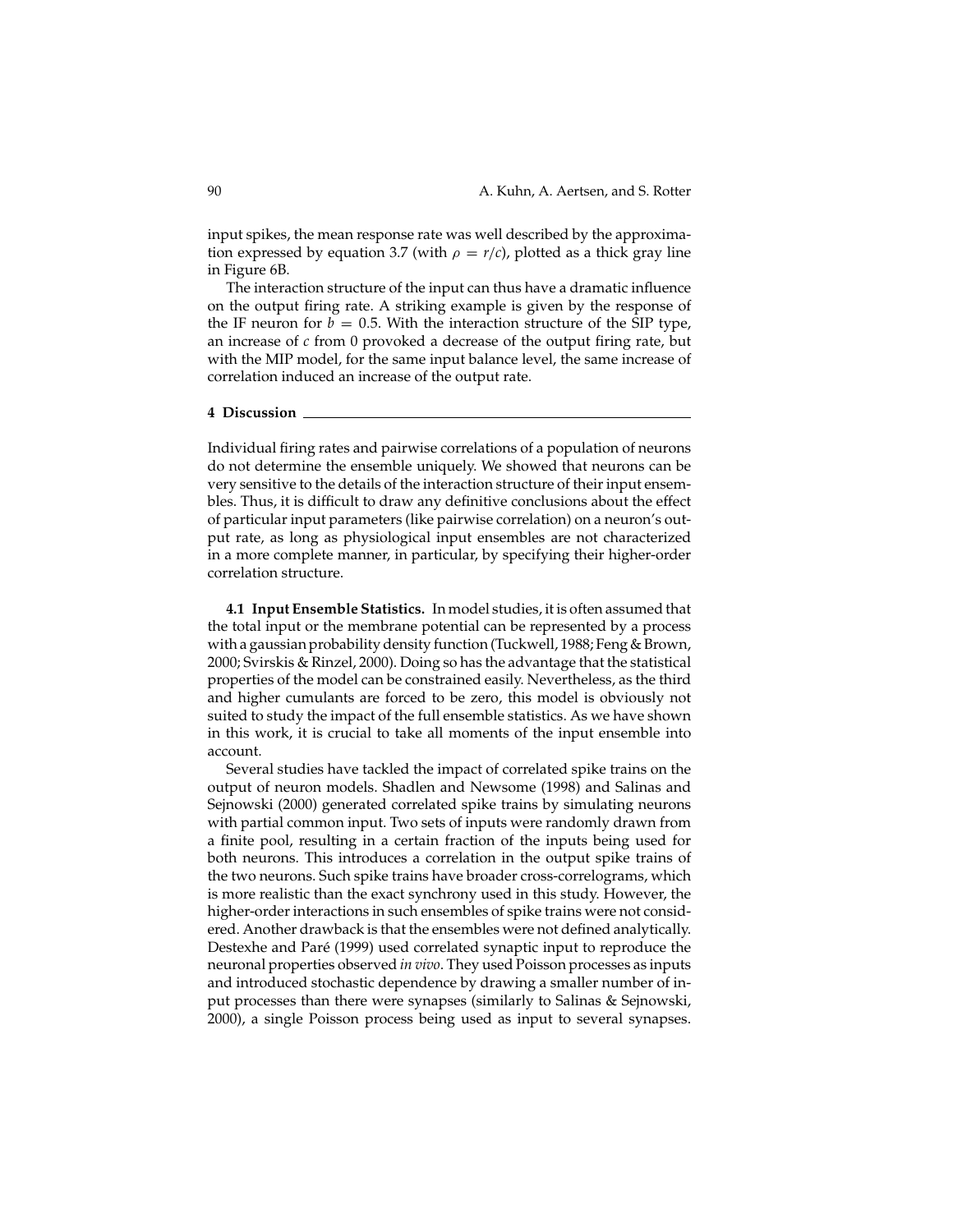Again, the relation between the pairwise correlation and the higher-order correlation structure was not stated explicitly.

Statistically, the interaction structure of an input ensemble has a large number of degrees of freedom. We picked two extreme situations. In the SIP model, all of the doublets of spikes on any pair of spike trains occur simultaneously, resulting in spike clusters synchronized over the whole population. In the MIP model, the cluster size is a stochastic variable with a mean increasing linearly with the pairwise correlation. To realize a pairwise correlation coefficient identical to the SIP model, the average cluster rate must be higher than in the SIP model. Some studies used an input ensemble related to the MIP model (Murthy & Fetz, 1994; Bernander, Koch, & Usher, 1994) in order to investigate the effects of input synchrony. Their input ensemble differed from ours in that the rate of occurrence of spike clusters was held constant. As a consequence, they parameterized their ensemble in terms of the absolute synchrony (the size of spike clusters), and not in terms of the correlation coefficient. Interestingly, Bernander et al. (1994) also introduced a temporal jitter of the synchronization and showed that the precision of the spike correlation can strongly modulate the output firing rate, depending on the values of the input parameters.

The issue of the ensemble statistics was specifically tackled by Bohte et al. (2000), who studied an input distribution with maximal entropy. Assuming homogeneous rates and homogeneous pairwise correlations, they derived a maximally flat distribution of input clusters. The size of an input cluster was defined as the number of neurons spiking within a single time bin. They showed that under the assumption of maximal entropy, spike clusters involving a large number of neurons already exist for a small pairwise correlation.

The SIP and MIP models were chosen because they represent two extreme cases of input ensembles. The question arises of how similar they are to the inputs that a real cortical neuron receives. To date, this question remains largely unanswered. Let us mention two lines of research that could help solve this problem. The first is the massively parallel recording of multiple single cell activities *in vivo* (Nicolelis, 1998). Statistical methods suited to the analysis of the corresponding data are beginning to be available (Gerstein & Aertsen, 1985; Martignon et al., 1995, 2000; Gütig et al., 2002). Nevertheless, the pool of neurons forming the actual presynaptic input ensemble to a single cortical neuron cannot be inferred from such studies. Therefore, a second source of answers could come from the detailed investigation of membrane potential fluctuations gained from intracellular recordings *in vivo* (Borg-Graham, Monier, & Frégnac, 1998; Azouz & Gray, 1999; Léger, Stern, Aertsen, & Heck, 2002). Analysis of membrane potential fluctuations or their time courses, possibly combined with simultaneous recordings from neighboring cells, could help to shed light on the interaction structure of the input ensembles seen by cortical neurons.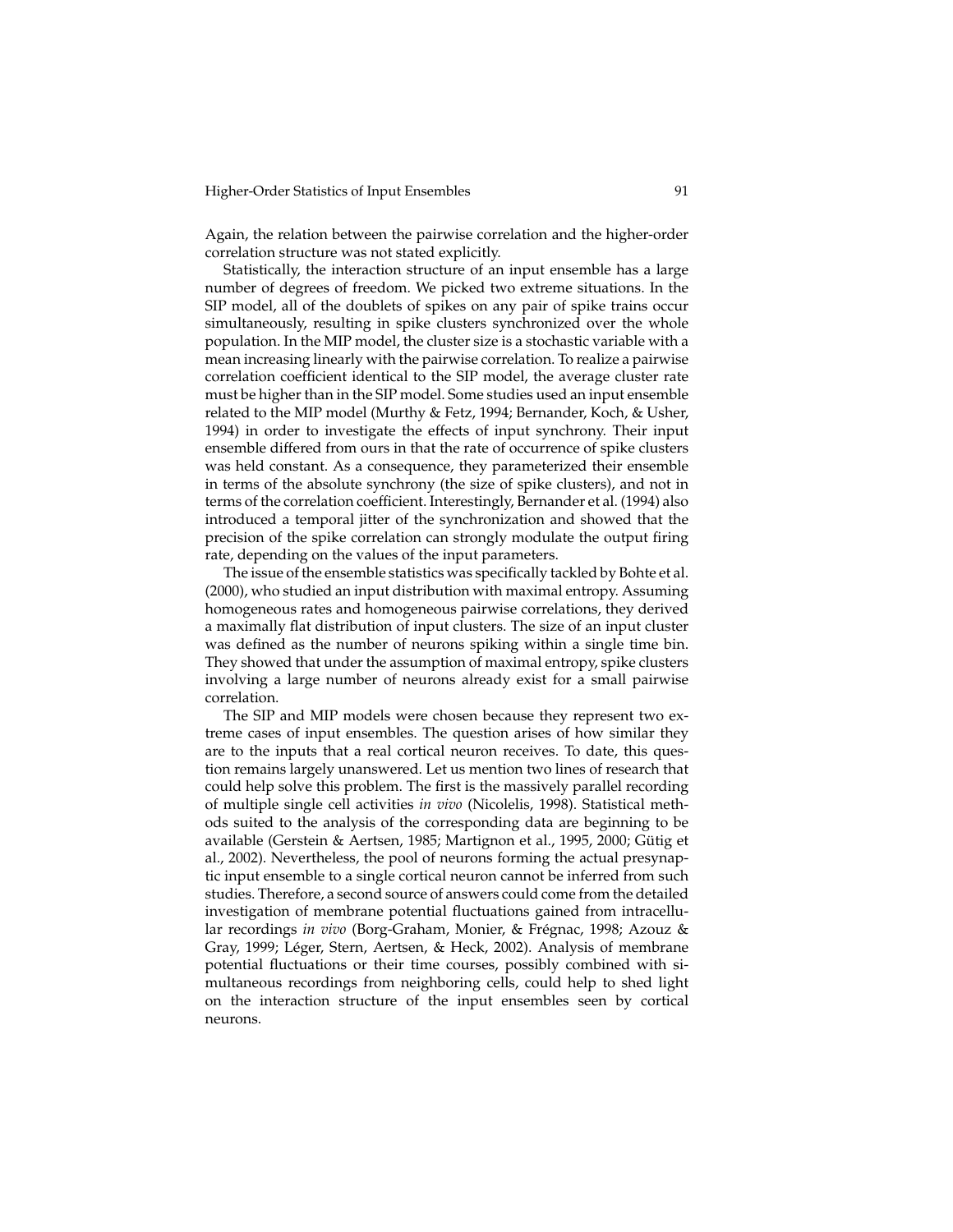**4.2 Dependence of Response on Input Ensemble Statistics.** We used the SIP and MIP models of spike train ensembles to describe the excitatory input into neurons. The inhibitory inputs were assumed independent throughout this study. With the SIP model and for a fixed pairwise input correlation, an increase of the input population size induced only a limited increase of the output rate for two very different neuron models (see Figures 3A and 5A). This was true at all input rates and over the entire range of input correlations. Interestingly, this was the case not only for the IF neuron but also for the FR neuron, whose membrane potential did not undergo any reset following a threshold crossing. Probing the model neurons with an interaction structure generated by the MIP model, we observed that for any fixed pairwise correlation in the input, the range of output rates obtained by varying the size of the input ensemble was much larger than with the SIP model (see Figures 3B and 5B). For small input correlations and in contrast to what happened with an interaction structure of the SIP type, the output rate increased steadily with the size of the input ensemble and could thus attain much larger values.

The most striking difference between the response to both interaction structures was observed for large input populations. By large, we mean that an input spike cluster involving the whole population elicits a membrane depolarization that reaches the firing threshold. With the SIP model, the rate of spike clusters was proportional to both the individual input rate and the pairwise correlation. For a large input population, the output rate of the IF neuron was thus approximately linearly related to these two input parameters (see Figure 5C). By contrast, with input statistics of the MIP type, the dependence of the IF response on the input firing rate of a large input ensemble could be non-monotonic (see Figure 5D).

Note that for the FR neuron, the variance of the membrane potential was the same with the SIP or the MIP input model. Indeed, the autocovariance function (and thereby the variance) of a linear system's output is entirely determined by the autocovariance function of its input (Papoulis, 1991). As the autocovariance of the summed input ensemble is given by the sum of the autocovariances and cross-covariances of the individual spike trains (both of which were identical for the SIP and the MIP input models), the autocovariance of the membrane potential is identical for both input ensembles. Thus, the size of the fluctuations, as measured by the variance of the membrane potential, does not alone explain the output rate response, as shown by the very different response of the FR neuron to both input ensembles (see Figure 3). This also implies that the assumption of a gaussian distribution of the membrane potential, which requires knowing only the first and second moments of the potential, may fail to predict the mean response rate. Moreover, it can be easily shown that the variance of the membrane potential increases (monotonically) with the input pairwise correlation *c* (see appendix B for the complete expression of the variance of the membrane potential). Thus, despite an increasing vari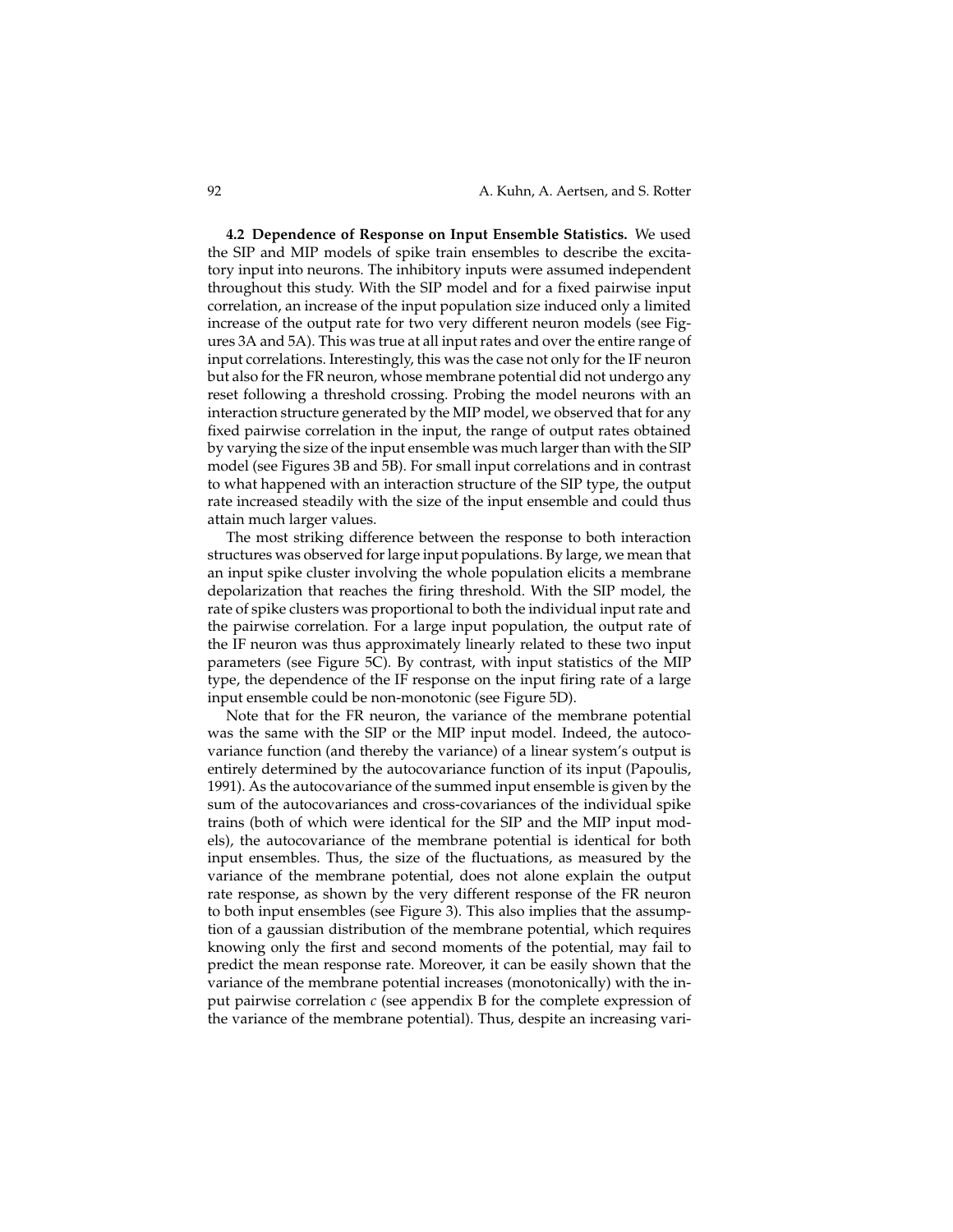ance of the membrane potential, the response rate can decrease (see Figures 3B and 3D), depending on the higher-order interactions of the input ensemble.

Many of the neuronal response properties investigated here were similar for both the FR and the IF neuron. The differences could originate from either the postspike reset mechanism built into the IF neuron or from the use of conductances to model the synapses. Tiesinga, José, and Sejnowski (2000) studied the differences in the neuronal response to an uncorrelated input ensemble when using currents or conductances to model synapses. In the case of the MIP model, we have previously shown that the mean output of a continuous FR neuron with reversal potentials can be in very good correspondence to the output rate observed in an otherwise identical neuron that included a membrane potential reset mechanism (Kuhn, Rotter, & Aertsen, 2002).

Hence, depending on the higher-order statistics of the input ensemble, input parameters can have very different effects on the neuron's output rate. We studied the effects of pairwise correlation in the excitatory population across its entire range from 0 to 1. However, in experimental studies, the correlation coefficient is rarely found to be larger than 0.1 to 0.2 (Aertsen & Gerstein, 1985; Das & Gilbert, 1999; Eggermont & Smith, 1995; Nelson, Salin, Munk, Arzi, & Bullier, 1992). Considering this range of input correlations, it appears that the two different realizations of input correlations considered here impose different constraints on the way the neuronal response can be modulated. If the activity of a presynaptic network is characterized by the synchronization of large pools of neurons, the neuronal output is approximately linearly modulated by the input rate. By contrast, if the population activity of the presynaptic network is composed of small, distributed clusters, the size of the input population constitutes an ideal parameter to modulate the output firing rate of the postsynaptic neuron over a large range. The latter case would thereby suggest an operation mode based on the dynamic recruitment of input lines.

**4.3 Balance of Excitation and Inhibition.** We changed the mean ratio of inhibition to excitation of the input (the input balance) and observed that the effects of pairwise correlation in the excitatory population on the output rate could be reversed. With the SIP model as excitatory input structure, the monotonic increase of the output rate as a function of the correlation, observed for equal proportions of excitation and inhibition, could change into a monotonically decreasing relation (see Figure 6A). Such modulation of the relative effect of synchrony by the net excitatory level was also observed with the MIP model as interaction structure for low values of the input correlation coefficient (see Figure 6B). This detrimental effect of input synchrony on the postsynaptic firing, at high levels of (net) excitation, has already been reported (Murthy & Fetz, 1994), albeit with a different input ensemble (see above).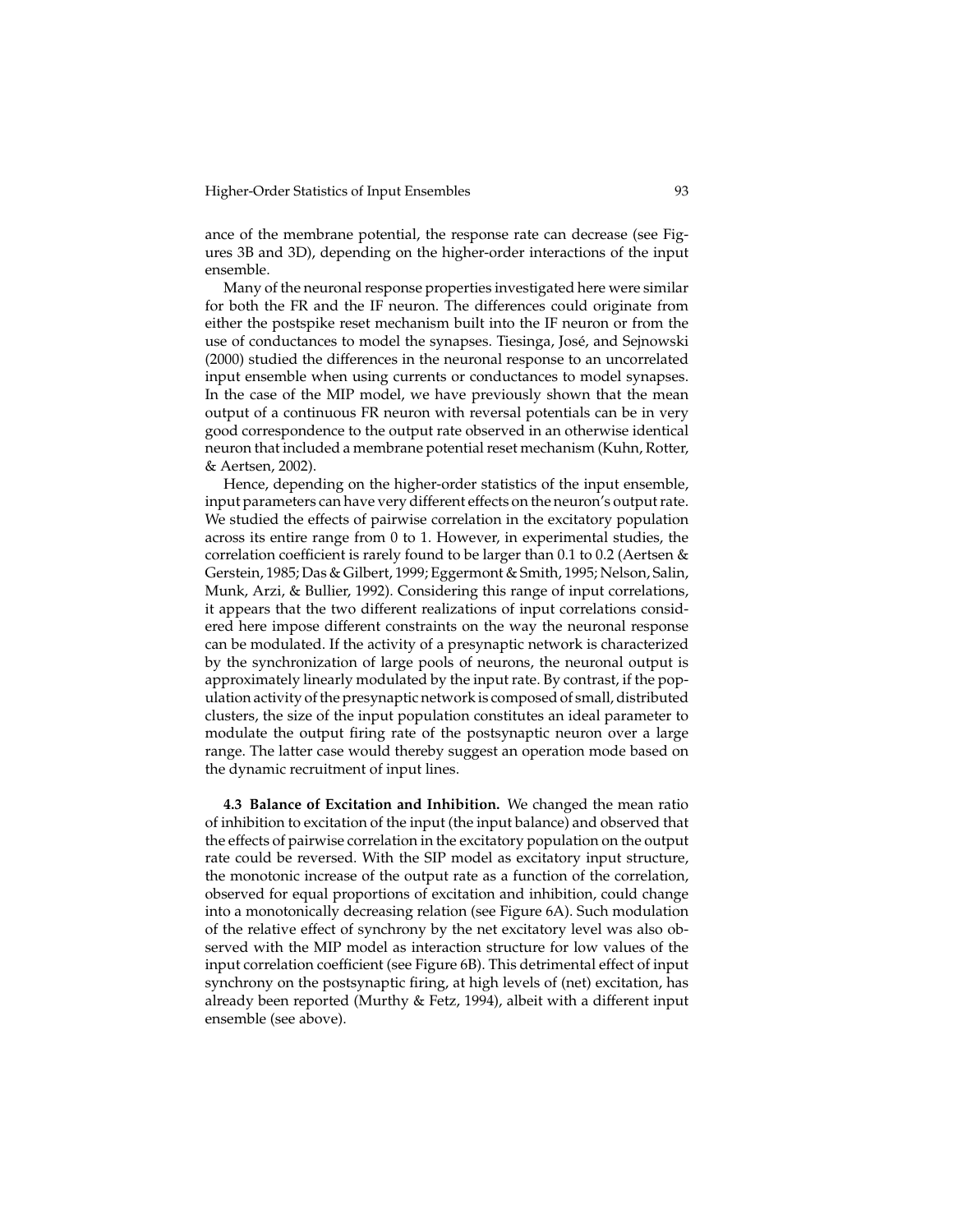Stroeve and Gielen (2001) used an input population identical to the SIP model and reported that the pairwise correlation of excitation affects the postsynaptic firing rate only if the inhibitory firing rate is sufficiently high. It must be pointed out that this statement follows from their particular choice of input parameters. They used a small input size  $(N = 120)$ , which was effectively smaller compared to the input used here because the membrane potential of their model neuron was not in a depolarized state. As shown in this study, the effects of input correlation depend strongly on the size of the population. More important, their input parameters were such that a compensation effect, similar to what was described for Figure 6B ( $b =$  $0.2, c < 0.2$ ), was in effect. This is clearly demonstrated by the irregularity of inter-spike intervals (Stroeve & Gielen, 2001) that increased with the input correlation. This shows that the neuron's firing was increasingly caused by large, randomly occurring spike clusters. As such input clusters induced membrane depolarizations beyond the firing threshold, the corresponding "loss of spikes" had to be compensated for by the increased efficacy of synchrony.

Hence, as demonstrated in Figure 6B for low input correlation, it is appropriate to consider the net excitation level as a powerful means of modulating the effects of input correlation. This possibility was mentioned earlier by Salinas and Sejnowski (2000). Finally, we would like to stress that both input and output investigated here were stationary and that an important and obvious step toward more realistic conditions would be to study the impact of nonstationary input ensemble statistics.

#### **Appendix A**

In this appendix, we derive the cross-correlation function and count correlation coefficient for pairs of spike trains generated by either the SIP or the MIP model. Consider a homogeneous Poisson point process *x*(*t*) with rate  $E[x(t)] = \lambda$ . The autocorrelation  $R_{xx}(\Delta t)$  of this process is (Papoulis, 1991)

 $R_{xx}(\Delta t) = \mathbb{E}[x(t)x(t + \Delta t)] = \lambda \delta(\Delta t) + \lambda^2.$ 

For two independent Poisson point processes  $x(t)$  and  $y(t)$  with rates  $\lambda$  and  $\mu$ , respectively, the cross-correlation function  $R_{xy}(\Delta t)$  is

 $R_{xy}(\Delta t) = E[x(t)y(t + \Delta t)] = \lambda \mu.$ 

We now consider dependent processes. Let  $v(t)$  and  $w(t)$  be defined as

$$
v(t) = x(t) + z(t)
$$
  

$$
w(t) = y(t) + z(t),
$$

where *x*(*t*), *y*(*t*), and *z*(*t*) are independent homogeneous Poisson processes with rate λ, µ, and ν, respectively. The cross-correlation function of *v*(*t*) and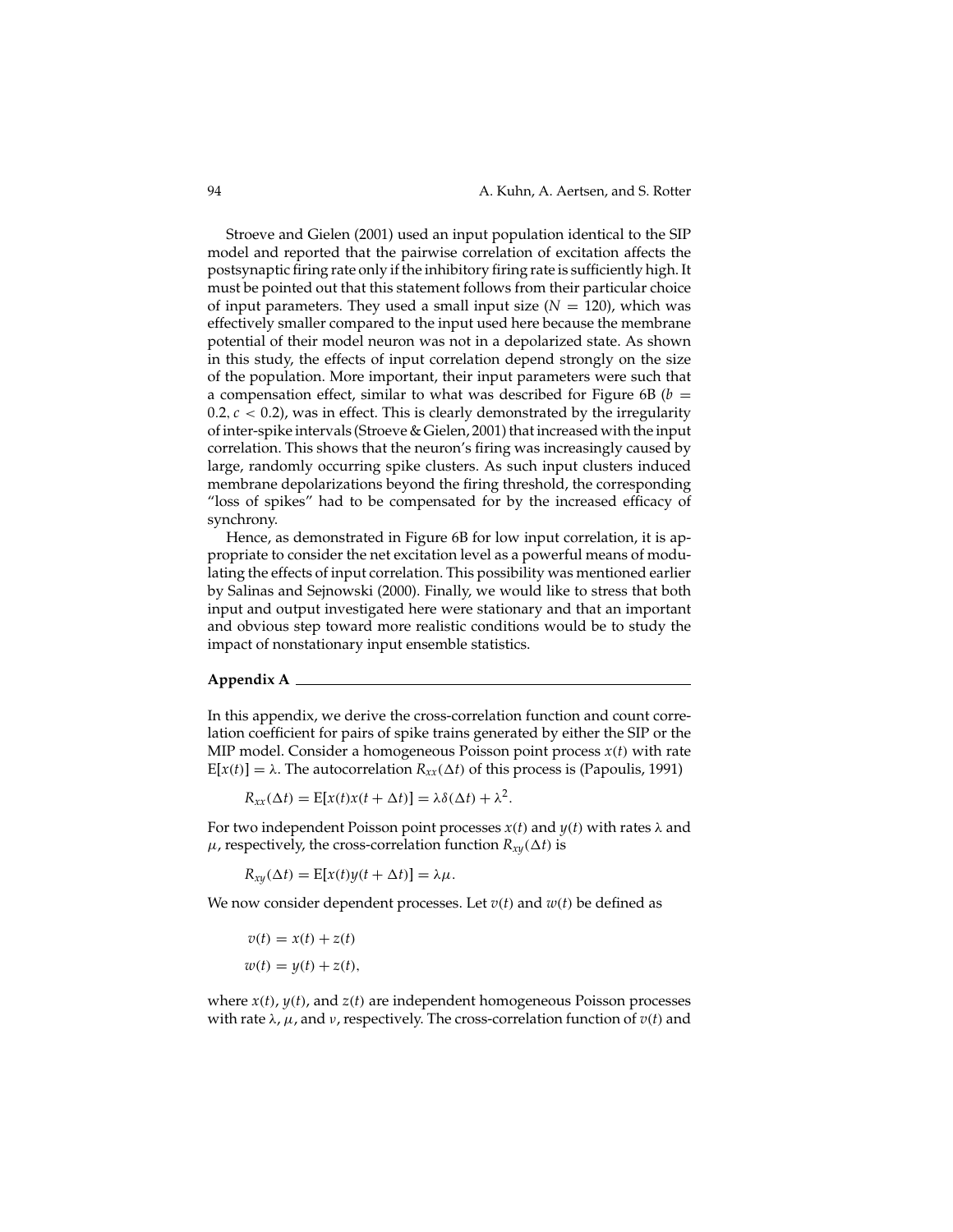Higher-Order Statistics of Input Ensembles 95

 $w(t)$  is

$$
R_{vw}(\Delta t) = R_{xy}(\Delta t) + R_{xz}(\Delta t) + R_{yz}(\Delta t) + R_{zz}(\Delta t)
$$
  
=  $v\delta(\Delta t) + v^2 + \lambda v + \mu v + \lambda \mu$   
=  $v\delta(\Delta t) + (v + \lambda)(v + \mu)$ .

The count correlation coefficient for the two point processes  $v(t)$  and  $w(t)$ with respect to a fixed observation interval of duration *T* is defined in terms of the stochastic variables *V* and *W* giving the respective numbers of points encountered during the observation interval:

$$
c_{VW} = \frac{\text{cov}(V, W)}{\sqrt{\text{var}(V)\text{var}(W)}}.
$$

For arbitrary point processes, the count correlation coefficient depends in general on the observation interval. For the two dependent Poisson processes *v*(*t*) and *w*(*t*) considered above, we have in particular

$$
var(V) = var(X) + var(Z)
$$

$$
var(W) = var(Y) + var(Z)
$$

$$
cov(V, W) = var(Z),
$$

with *X*, *Y*, and *Z* the stochastic variables giving the respective numbers of points in the processes *x*(*t*), *y*(*t*), and *z*(*t*), in the interval considered. For an observation interval of duration *T*, we have

$$
var(X) = \lambda T, var(Y) = \mu T, var(Z) = \nu T,
$$

and thus obtain

$$
c_{VW} = \frac{v}{\sqrt{(v+\lambda)(v+\mu)}}.
$$

Note that this is independent of the observation length *T*. Thus, we may also simply use the term "pairwise correlation coefficient" for "count correlation coefficient." Normalizing the cross-correlation function of the two processes by the geometric mean of their respective rates, we obtain an expression of the cross-correlation as a function of the count correlation coefficient,

$$
\frac{R_{vw}(\Delta t)}{\sqrt{(v+\lambda)(v+\mu)}}=c_{VW}\delta(\Delta t)+\sqrt{(v+\lambda)(v+\mu)}.
$$

The count correlation coefficient thus corresponds to the net integral over the central peak in the (normalized) cross-correlation function.

The general case represented by  $v(t)$  and  $w(t)$  is now readily applied to our two models of spike train ensembles. For the SIP model, we have  $v = \alpha$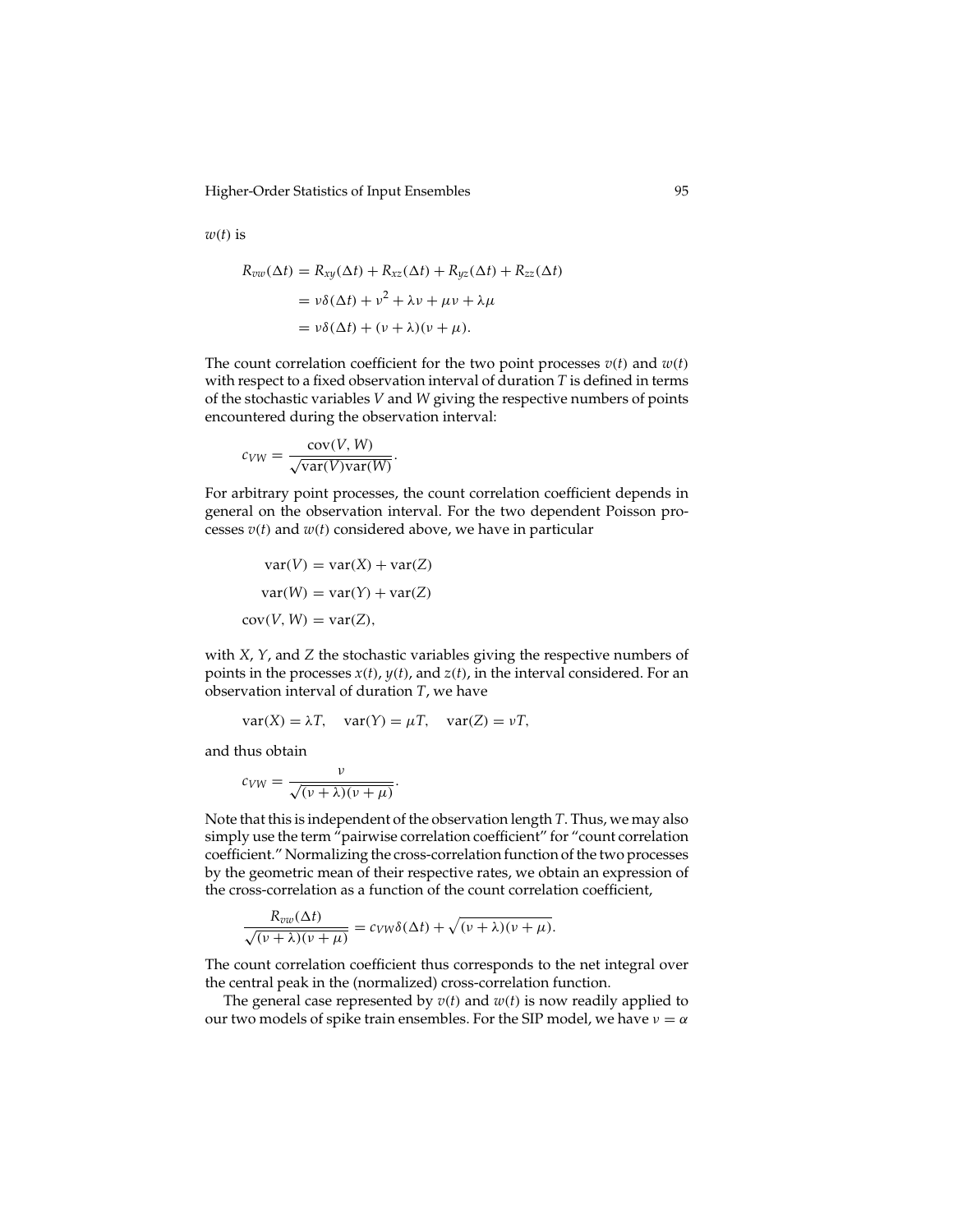and  $\lambda = \mu = \beta$ . Hence, the cross-correlation function and count correlation coefficient between any two spike trains are

$$
R(\Delta t) = \alpha \delta(\Delta t) + (\alpha + \beta)^2,
$$
  

$$
c = \frac{\alpha}{\alpha + \beta}.
$$

For the MIP model, it holds that the rate of coincident spikes in any pair of spike trains is  $v = \gamma \epsilon^2$  and  $\lambda = \mu = \gamma \epsilon - \gamma \epsilon^2$ . The cross-correlation function and count correlation coefficient thus are

$$
R(\Delta t) = \gamma \epsilon^2 \delta(\Delta t) + (\gamma \epsilon)^2,
$$
  

$$
c = \epsilon.
$$

## **Appendix B**

In this appendix, we develop an analytical approximation of the response of the FR neuron to the two models of spike train ensembles (SIP and MIP). The FR neuron was described above (see equations 3.1 through 3.3). The corresponding synaptic input current is described by a stationary stochastic process, and we are interested in the stationary output rate of the neuron. The knowledge of the stationary membrane potential distribution is sufficient to derive the mean output rate for this particular neuron model (see equation 3.5). If we use linear synapses and Poisson-driven synaptic events, the membrane potential is a shot noise. For pulse-like synaptic currents, the membrane realizes a first-order low-pass filter with time constant  $\tau = RC$ (see equation 3.4).

Gilbert and Pollak (1960) derived an integral equation for the shot noise distribution and solved it for several particular choices of the filter. For the filter  $h(t)$  defined in equation 3.4, with  $A = 1$  and  $\tau = 1$ , the shot noise *S*(*t*) with underlying rate  $\lambda$  has an amplitude distribution with density *P*(*S*) given by

$$
P(S) = dS^{\lambda - 1} \qquad \text{for } 0 \le S < 1.
$$

For larger values of *S*, *P*(*S*) is found by recursion from the integral equation,

$$
P(S) = S^{\lambda - 1} \left[ d - \lambda \int_1^S P(x - 1) x^{-\lambda} dx \right].
$$

The constant *d* is given by

$$
d=\frac{e^{-\lambda g}}{\Gamma(\lambda)},
$$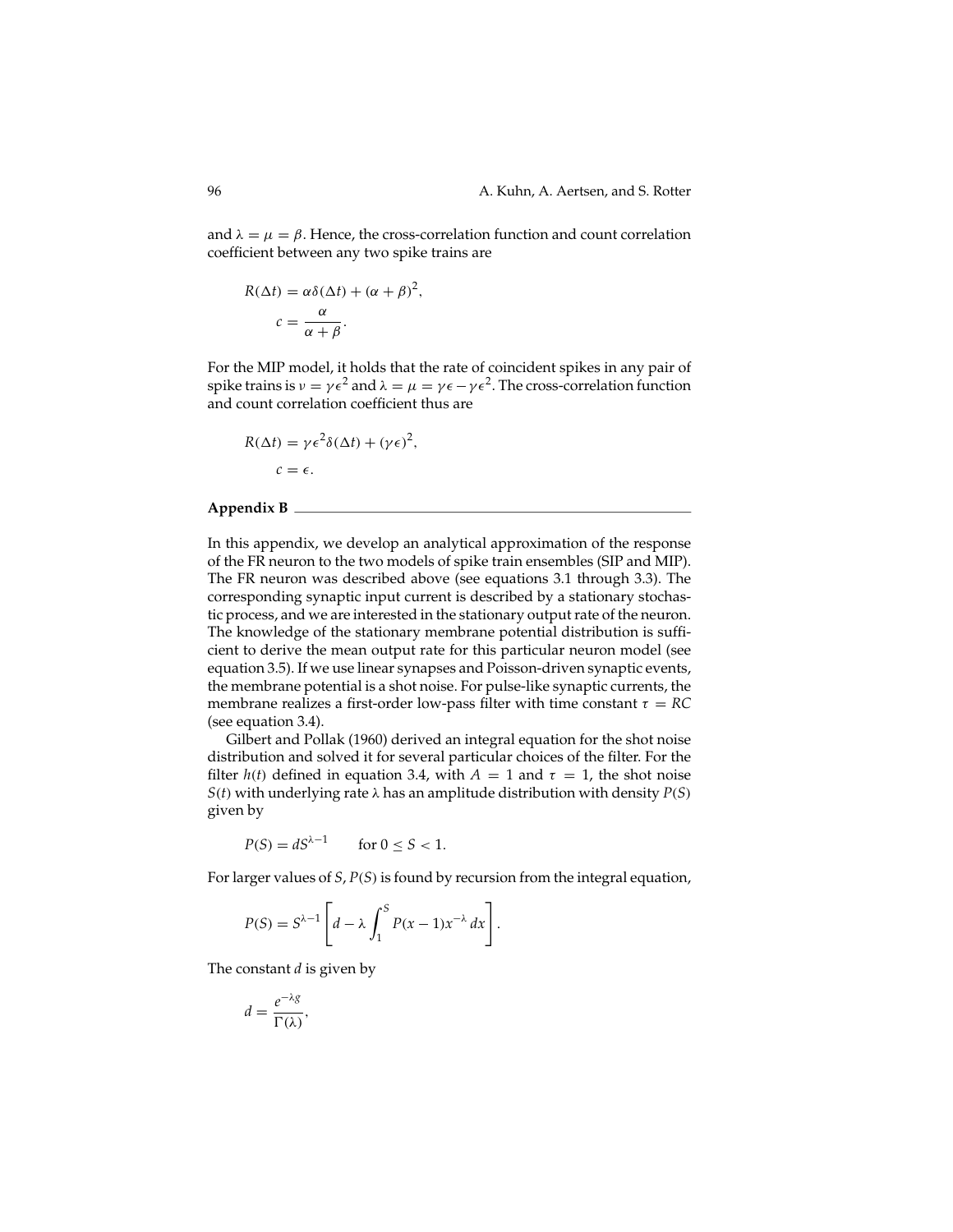Higher-Order Statistics of Input Ensembles 97

where  $g = -\int_0^\infty e^{-t} \log t \, dt$  is Euler's constant and  $\Gamma(z) = \int_0^\infty t^{z-1} e^{-t} \, dt$  is the gamma function. Thus, the analytic expression of *P*(*S*) changes at integer values of *S*. For  $\tau$  arbitrary, the density is easily shown to be

$$
P_{\star}(S) = \begin{cases} DS^{\lambda \tau - 1} & \text{for } 0 \le S < 1 \\ DS^{\lambda \tau - 1} \phi(\lambda \tau, S) & \text{for } 1 \le S < 2 \end{cases} \tag{B.1}
$$

where

$$
\phi(\lambda \tau, S) = 1 - \left[ \left( \frac{1}{S - 1} \right)^{-\lambda \tau} F(\lambda \tau, \lambda \tau, 1 + \lambda \tau; 1 - S) \right]
$$

and *F* is the hypergeometric function

$$
F(a, b, c; z) = \sum_{k=0}^{\infty} \frac{(a)_k (b)_k}{(c)_k} \frac{z^k}{k!}
$$

with  $(a)_k := a(a+1)\cdots(a+k-1)$ . The constant *D* is

$$
D = \frac{e^{-\lambda \tau g}}{\Gamma(\lambda \tau)}.
$$

If  $\lambda \tau = 1$ ,  $\phi(\lambda \tau, S) = 1 - \log S$ , and  $P_{\star}(S)$  simplifies to

$$
P_{\star}(S) = \begin{cases} e^{-g} & \text{for } 0 \le S < 1\\ e^{-g}(1 - \log S) & \text{for } 1 \le S < 2, \end{cases}
$$

which is the expression presented in Gilbert and Pollak (1960).

We now formulate the approximation of the membrane potential density, *P*(*U*), for correlated excitatory and independent inhibitory input. The neuron's impulse response  $h(t)$  is given explicitly in equation 3.4. We fix the PSP amplitude at  $A = 1$ . Let us first consider the membrane response to the SIP model. Let *Ne* (*Ni*) be the number of excitatory (inhibitory) input spike trains and *re* (*ri*) the rate of each individual excitatory (inhibitory) spike train. The excitation can be decomposed into two independent Poisson processes (see section 2.1). Let  $U_{e_N}(t)$  be the filtered  $N_e$ th-order interaction process and  $U_{e_1}(t)$  the filtered first-order process.  $U_i(t)$  is the filtered inhibitory input spike train with total rate  $N_i r_i$ . Thus, if  $t_k^{e_N}$ ,  $t_k^{e_1}$ , and  $t_k^i$  denote the times of events in the corresponding pulse trains, we have

$$
U_{e_N}(t) = \sum_k N_e h(t - t_k^{e_N})
$$
  

$$
U_{e_1}(t) = \sum_k h(t - t_k^{e_1})
$$
  

$$
U_i(t) = \sum_k -h(t - t_k^{i}).
$$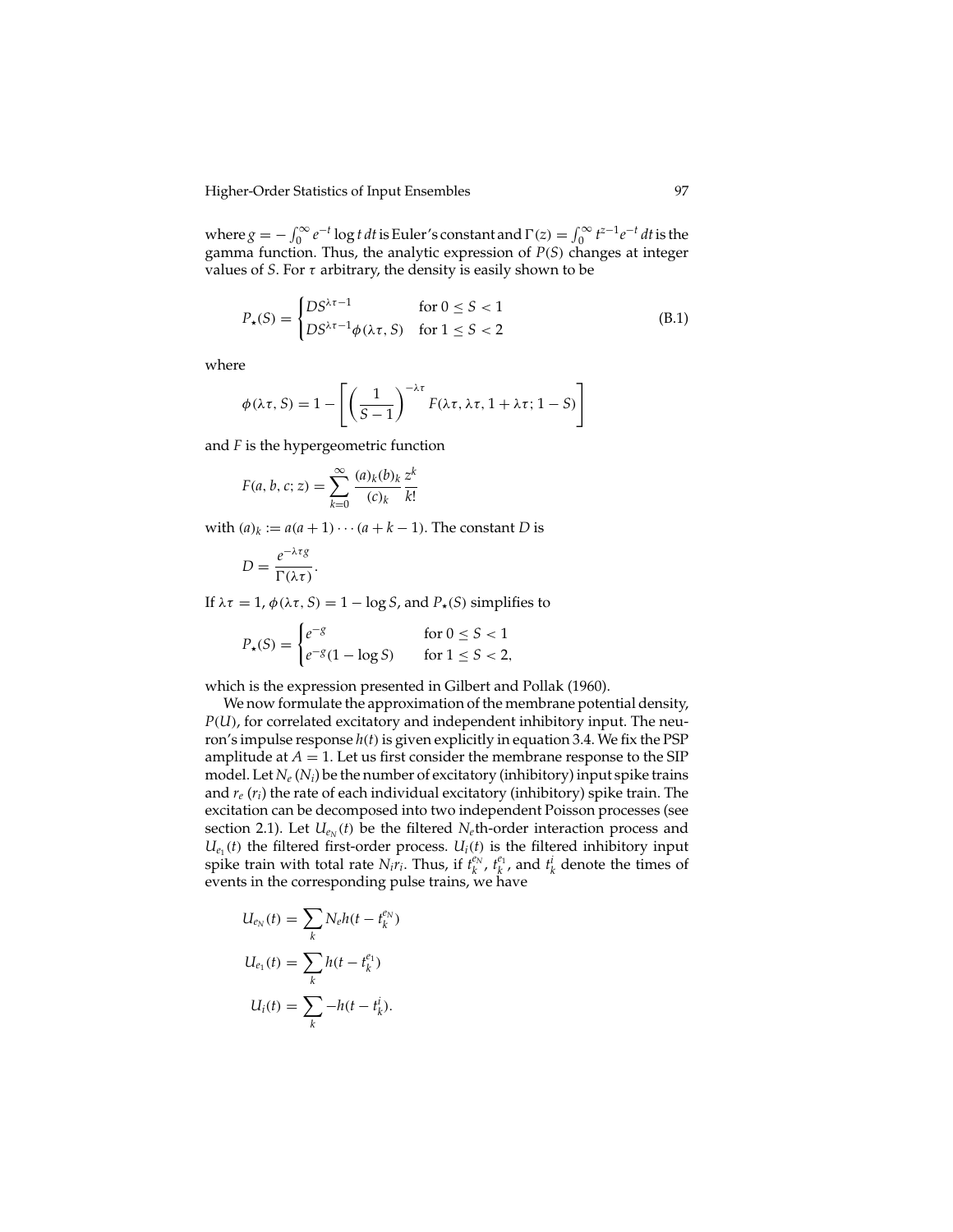Note that we chose the same absolute amplitude for the excitatory and inhibitory synaptic currents. As we are dealing with a linear system, we have  $U(t) = U_{e_N}(t) + U_{e_1}(t) + U_i(t)$ , and thus  $P(U) = (P_{e_N} * P_{e_1} * P_i)(U)$ , the convolution product of the densities of the three independent components. We now use Campbell's theorem to obtain the mean and variance of each density. As  $\int h(t) dt = \tau$  and  $\int h(t)^2 dt = \tau/2$ , we have

$$
E(U_{e_N}) = N_e \alpha \tau = N_e r_e c \tau, \qquad \text{var}(U_{e_N}) = N_e^2 \alpha \tau / 2 = N_e^2 r_e c \tau / 2,
$$
  
\n
$$
E(U_{e_1}) = N_e \beta \tau = N_e r_e (1 - c) \tau, \qquad \text{var}(U_{e_1}) = N_e \beta \tau / 2 = N_e r_e (1 - c) \tau / 2,
$$
  
\n
$$
E(U_i) = -N_i r_i \tau, \qquad \text{var}(U_i) = N_i r_i \tau / 2.
$$

For a large range of parameters, in particular for large excitatory populations, we have  $var(U_{e_N}) \gg var(U_{e_1}) + var(U_i)$ , and we can approximate the convolution  $(P_{e_1} * P_i)(U)$  by a Dirac delta function located at  $E(U_{e_1} + U_i)$ . We obtain

$$
P(U) \approx P_{e_N}(U - N_e r_e (1 - c) \tau + N_i r_i \tau).
$$

The density of the membrane potential response of the FR neuron to the MIP model is approximated in a similar manner. Let  $U_e(t)$  be the filtered excitatory input. The interacting point processes in the MIP model can be decomposed into *Ne*+1 independent interaction processes (see section 2.2). Let  $U_{e_n}(t)$  be the filtered *n*th-order interaction process, with rate  $B(n; c, N_e)r_e/c$ . The membrane potential of the FR neuron is then given by

$$
U(t) = U_e(t) + U_i(t) = \sum_{n=0}^{N} U_{e_n}(t) + U_i(t).
$$

The variance of  $U_e(t)$  is  $var(U_e) = N_e r_e (1 - c + cN_e) \tau/2$ . If the relation  $var(U_e) \gg var(U_i)$  holds true, we can approximate  $P_i(U)$  by a Dirac delta function located at  $E(U_i)$  and write

$$
P(U) \approx P_e(U + N_i r_i \tau).
$$

In addition, we approximate  $U_e(t)$  by  $U_{e_{\tilde{n}}}(t) = N_e c \sum_k h(t - t_k^{e_{\tilde{n}}})$ , where  $t_k^{e_{\tilde{n}}}$ are the times of pulses in the generating process  $(w<sub>g</sub>(t))$ ; see section 2.2). Effectively, we let the order of interaction be deterministic and approximate the *N* interaction processes by a single process with amplitude  $E(n) = N_e c$ and with the same rate  $r_e/c$  as the generating process. We then get

$$
P(U) \approx P_{e_{\bar{n}}}(U + N_i r_i \tau).
$$

The membrane potential density for both input models can thus be approximated by the expression of the shot noise density (see equation B.1), using a linear variable transformation  $U = kS - l$ . We finally obtain

$$
P(U) \approx \frac{1}{k} P_{\star} \left( \frac{U + l}{k} \right),
$$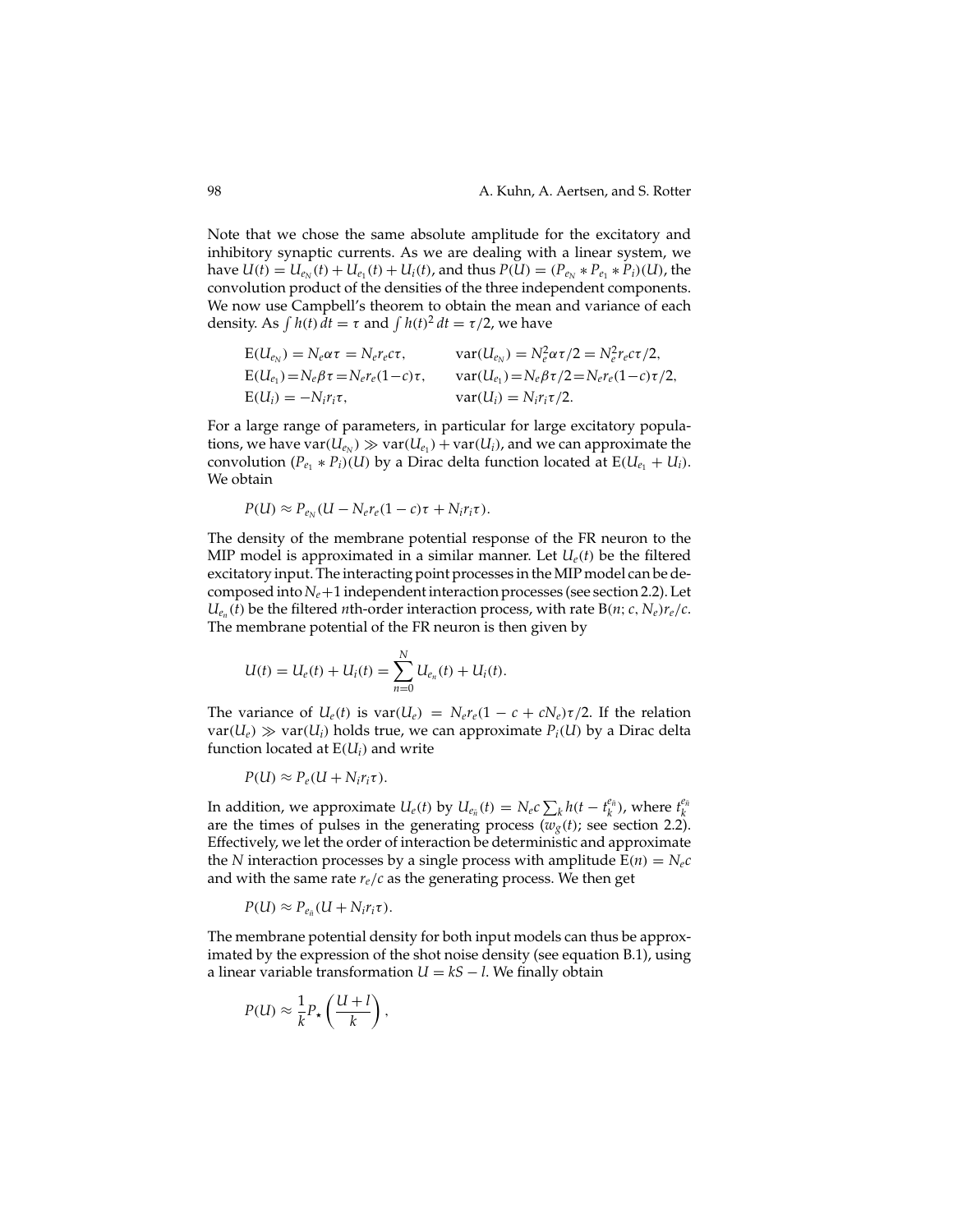with an appropriate choice of *k*, *l*, and of the parameters of the density function  $P_{\star}$  (see equation B.1). The mean output rate  $r_o$  of the FR neuron is then obtained by integrating over the tail of the potential distribution (see equation 3.5) and is expressed in a piecewise manner too. The first two terms are

$$
r_0 \approx \begin{cases} 1 - D & \frac{1}{\lambda \tau} \left(\frac{\theta + l}{k}\right)^{\lambda \tau} & \text{for } -l \le \theta < k - l \\ 1 - D & \left\{ \frac{1}{\lambda \tau} \left(\frac{\theta + l}{k}\right)^{\lambda \tau} - \int_{k-l}^{\theta} \left(\frac{U + l}{k}\right)^{\lambda \tau - 1} \left(\frac{k}{U + l - k}\right)^{-\lambda \tau} \\ & \cdot F\left(\lambda \tau, \lambda \tau, 1 + \lambda \tau; 1 - \frac{U + l}{k}\right) \\ & \cdot \frac{dU}{k} & \text{for } k - l \le \theta < 2k - l. \end{cases} \tag{B.2}
$$

It remains to fix values for  $\lambda$ ,  $k$ , and  $l$ , in the expressions above, with the parameters from the input models. For the SIP model,  $\lambda = r_e c$ ,  $k = N_e$ , and  $l = -N_e r_e (1 - c) \tau + N_i r_i \tau$ . For the MIP model,  $\lambda = r_e/c$ ,  $k = N_e c$ , and  $l = N_i r_i \tau$ . Note that if  $N = N_e = N_i$  and  $r = r_e = r_i$ , the expression  $(\theta + l)/k$ simplifies to  $\theta/N + rc\tau$  for the SIP model and to  $\theta/(Nc) + r\tau/c$  for the MIP model. Hence, the threshold θ and the size of the input population *N* appear only as the ratio  $\theta/N$ .

**Acknowledgments.** This work was supported in part by the Human Frontier Science Program, the Deutsche Forschungsgemeinschaft, and the German-Israeli Foundation for Scientific Research and Development.

## **References**

- Aertsen, A., & Gerstein, G. L. (1985). Evaluation of neuronal connectivity: Sensitivity of cross-correlation. *Brain Research, 340*, 341–354.
- Azouz, R., & Gray, C. M. (1999). Cellular mechanisms contributing to response variability of cortical neurons in vivo. *J. Neurosci., 19*(6), 2209–2223.
- Baker, S. N., Spinks, R., Jackson, A., & Lemon, R. N. (2001). Synchronization in monkey motor cortex during a precision grip task. I. Task-dependent modulation in single-unit synchrony. *J. Neurophysiol., 85*(2), 869–885.
- Bernander, Ö., Koch, C., & Usher, M. (1994). The effect of synchronized inputs at the single neuron level. *Neural. Comput., 6*, 622–641.
- Bohte, S. M., Spekreijse, H., & Roelfsema, P. R. (2000). The effects of pair-wise and higher-order correlations on the firing rate of a postsynaptic neuron. *Neural. Comput., 12*, 153–179.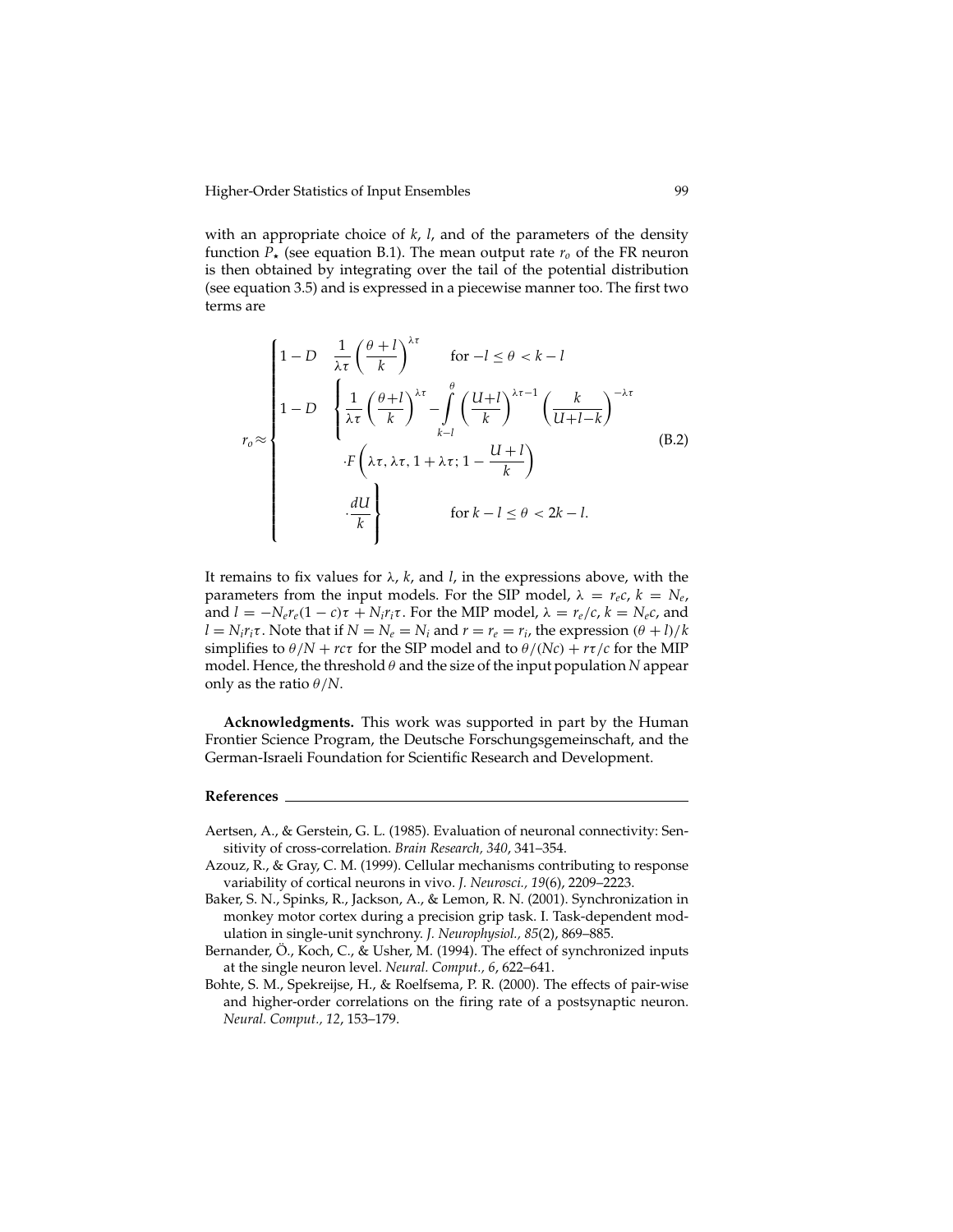- Borg-Graham, L. J., Monier, C., & Frégnac, Y. (1998). Visual input evokes transient and strong shunting inhibition in visual cortical neurons. *Nature, 393*, 369–373.
- Braitenberg, V., & Schüz, A. (1998). Cortex: Statistics and geometry of neuronal *connectivity* (2nd ed.). Berlin: Springer-Verlag.
- Cox, D. R., & Isham, V. (1980). *Point processes*. London: Chapman & Hall.
- Das, A., & Gilbert, C. D. (1999). Topography of contextual modulations mediated by short-range interactions in primary visual cortex. *Nature, 399*(6737), 655– 661.
- DeCharms, R. C., & Merzenich, M. M. (1996). Primary cortical representation of sounds by the coordination of action-potential timing. *Nature, 381*, 610–613.
- Deppisch, J., Bauer, H.-U., Schillen, T., K¨onig, P., Pawelzik, K., & Geisel, T. (1993). Alternating oscillatory and stochastic states in a network of spiking neurons. *Network, 4*, 243–257.
- Destexhe, A., & Paré, D. (1999). Impact of network activity on the integrative properties of neocortical pyramidal neurons in vivo. *J. Neurophysiol., 81*(4), 1531–1547.
- Eggermont, J. J., & Smith, G. M. (1995). Rate covariance dominates spontaneous cortical unit-pair correlograms. *Neuroreport, 6*(16), 2125–2128.
- Feng, J., & Brown, D. (2000). Impact of correlated inputs on the output of the integrate-and-fire model. *Neural Comput., 12*(3), 671–692.
- Feng, J., & Zhang, P. (2001). Behavior of integrate-and-fire and Hodgkin-Huxley models with correlated inputs. *Phys. Rev. E, 63*, 051902:1–11.
- Gerstein, G. L., & Aertsen, A. M. H. J. (1985). Representation of cooperative firing activity among simultaneously recorded neurons. *J. Neurophysiol., 54*(6), 1513–1528.
- Gilbert, E. N., & Pollak, H. O. (1960). Amplitude distribution of shot noise. *Bell Syst. Tech. J., 39*, 333–350.
- Gütig, R., Aertsen, A., & Rotter, S. (2002). Analysis of higher-order neuronal interactions based on conditional inference. Manuscript submitted for publication.
- Koch, C. (1999). *Biophysics of computation: Information processing in single neurons*. New York: Oxford University Press.
- Kuhn, A., Rotter, S., & Aertsen, A. (2002). Correlated input spike trains and their effects on the leaky integrate-and-fire neuron. *Neurocomputing, 44–46*, 121–126.
- Léger, J.-F., Stern, E. A., Aertsen, A., & Heck, D. (2002). Synaptic integration in the cortex shaped by network activity. Manuscript submitted for publication.
- Martignon, L., Deco, G., Laskey, K., Diamond, M., Freiwald, W., & Vaadia, E. (2000). Neural coding: Higher-order temporal patterns in the neurostatistics of cell assemblies. *Neural. Comput., 12*, 2621–2653.
- Martignon, L., von Hasseln, H., Grün, S., Aertsen, A., & Palm, G. (1995). Detecting higher-order interactions among the spiking events in a group of neurons. *Biol. Cybern., 73*, 69–81.
- Matsumura, M., Chen, D., Sawaguchi, T., Kubota, K., & Fetz, E. E. (1996). Synaptic interactions between primate precentral cortex neurons revealed by spiketriggered averaging of intracellular membrane potentials in vivo. *J. Neurosci., 16*(23), 7757–7767.